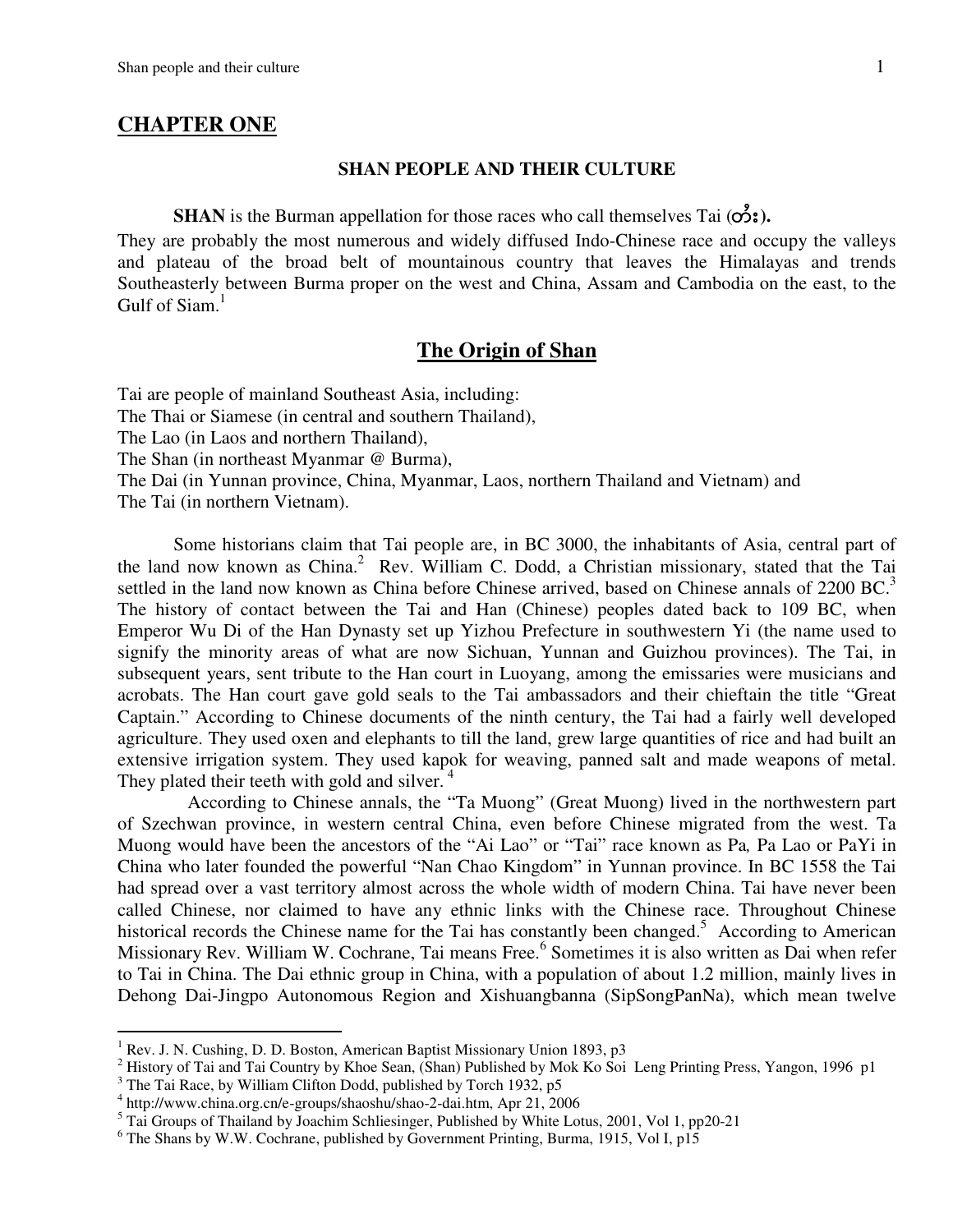productive rice fields, Autonomous Prefecture, in the southern part of Yunnan province. The main Dai groups in China are Dai Lu, Dai Nua and Dai Mao. According to Travel China Guide, Dai is the name of the nationality, which means "freedom".<sup>7</sup> Tai or Shan is now used as a generic word to cover the whole race spelled by French as Thay. The name is said to mean "The Free" or "Free Men."<sup>8</sup> Why do they call themselves "Tai" or "Free" or "Freedom" or "Freemen"? Most likely, according to the history of Tai people, they were under attack many times by many groups such as Monkhmer, Mongol and Chinese for centuries. Their Kingdoms had been destroyed Kingdom by Kingdom. They were dispersed to many places in Southeast Asia because of war. They ended up "people without country" in other countries such as China, Burma, India and Vietnam and became a minority group of people in those countries. They would long for freedom. The great Tai race, who number today about 100 million, had established numerous Kingdoms and States in the past and still govern the two nations of Thailand and Laos. Tai people consider Thailand and Laos as Tai countries existing today.<sup>9</sup>

 Why Tai are also called Shan? One of the suppositions concerning the origin of the name "Shan" ( $\infty$  $\infty$ ;) is that, it derived from the word "Siam" (Hsian, Sein), which designates to a group of mountainous people who migrated from Yunnan in the  $6<sup>th</sup>$  century AD. Siam means agriculture or cultivating. Most probably because they were people of farming. Another supposition is, when Kublai Khan and his Mongol army conquered Nan Chao Kingdom in AD 1253 a second wave of Tai migrating down south into many areas of Southeast Asia. Some migrating Tai became mercenaries for the Khmer armies in the early  $13<sup>th</sup>$  century AD as it was depicted in the walls of Angkor Wat. In those days the Khmer called Tai as Syam, the word derived from Sunskrit meaning golden or yellow. The Tai at that time had a yellow or golden skin color. Shan can be a corrupt word of Syam, a name given to Kshatriya (warriors) (those warriors were said to be Shan) who were on duty for the Khmer Empire. A third supposition suggests that Shan were the people named after the "Great Mountain Ranges of China" from where they had migrated. Shan in Chinese is "mountain" or "hill".<sup>10</sup>

Tai in Burma are called Shan. But Shan always call themselves Tai  $(\phi_i)$ . Shan population in Burma is about 5 million (10% of Burma total population)<sup>11</sup>

# **The Ancient Kingdoms**

Shan had their country and ruled by King since BC 2000 up to  $16<sup>th</sup>$  Century AD when the last Shan kingdom was overthrown by Burman King Anawrata. There were nine Shan kingdoms recorded in early history.

- 1. Tsu Kingdom  $(\frac{6}{9}\epsilon_1, \frac{6}{9}\delta)$  (BC 2000 BC 222)
- 2. Ai Lao Kingdom ( $\frac{25}{10}$ กัน $\frac{25}{10}$ ) (AD 47 AD 225)
- 3. Nan Chao Kingdom ( $\frac{25}{100}$   $(AD 649 AD 1252)$
- 4. Muong Mao Lone Kingdom (ดู๊c์ะอาธ์ะดุะธ์) (AD 764 AD 1252)
- 5. Yonok Kingdom  $(\frac{8}{9}\xi$ : $\infty$ 19 $\frac{5}{9}\xi$ ;) (AD 773 AD 1080)
- $6.$  SipSongPanNa (မိုင်းသိပ်းသွင်ပခန်းခန္း) (AD 1180 AD 1292)
- 7. Waisali Kingdom (မိုင်းတုခန်းသွခန်းခမ်း) (AD 1227 AD 1838)
- 8. Sukhothai ( $\S$ င်းထံး) (AD 1238 AD 1350)
- 9. Muong Mao Kingdom  $(\frac{6}{9}\epsilon_{i\infty1}\delta_i)$  (AD 1311 AD 1604)
- Muong Mao Kingdom was the last kingdom of Shan.

<sup>7</sup> http://www.travelchinaguide.com/intro/nationality/Dai/ Apr 21,2006

<sup>&</sup>lt;sup>8</sup> Shan at home by Leslie Milne, published by White Lotus Co.; February 200, p208

<sup>&</sup>lt;sup>9</sup> Tai group of Thailand by Joachim Schliesinger, published by White Lotus, 2001, Vol 1, p19

<sup>&</sup>lt;sup>10</sup> Shan Magazine, published by Shan Cultural Committee, Yangon, Vol.2, 1997 p64 (Shan language)

<sup>&</sup>lt;sup>11</sup> 1996 Myanmar Government Information, published by Myanmar Government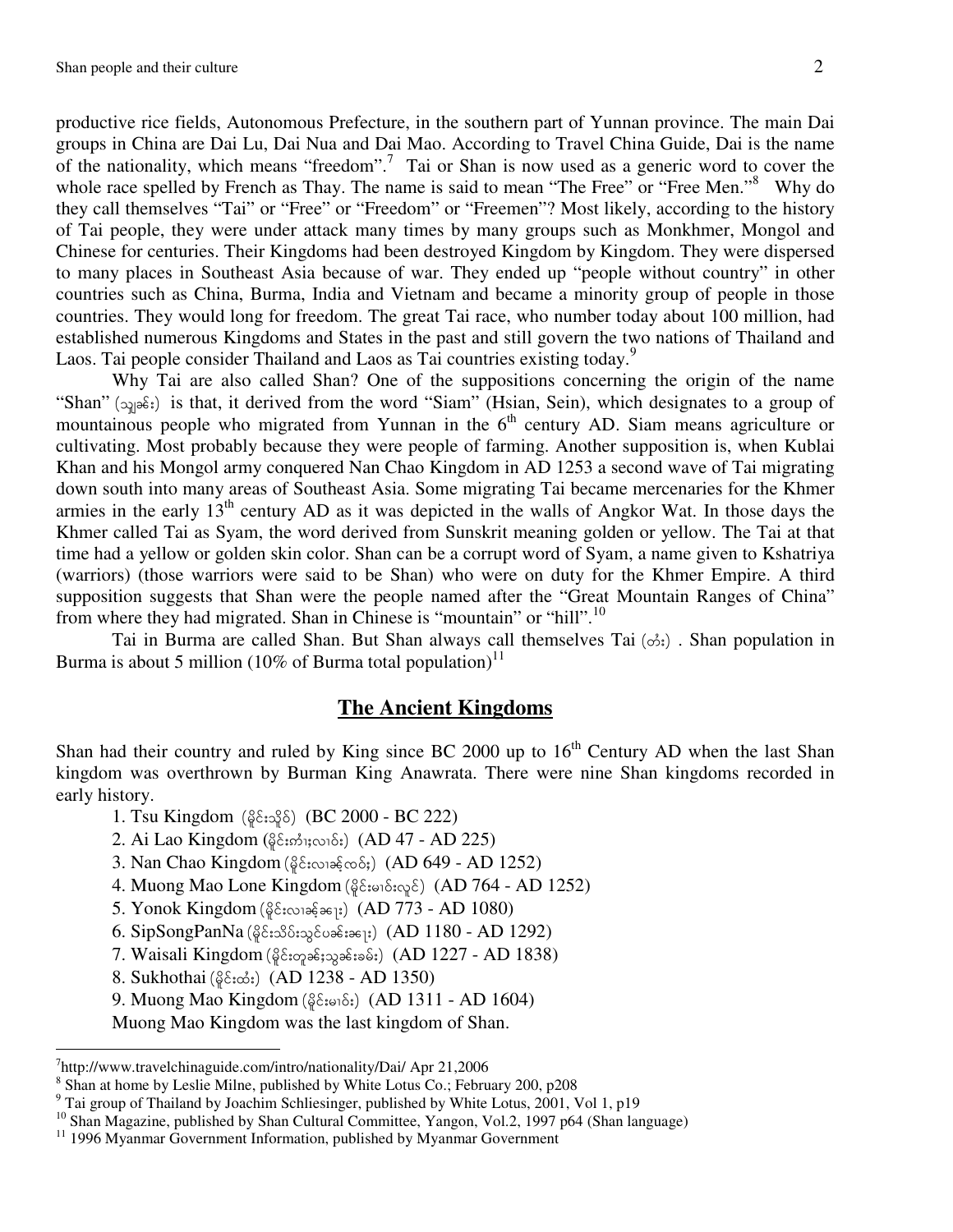l

The Kings of MuongMao were:

Hsu Kan Hpa  $(\alpha\beta\delta\alpha\beta\epsilon, \alpha\epsilon_1)$  (AD 1311 - AD 1364) (founder of Muong Mao) Hsu Pem Hpa (သိုဝ်ငံိမ်,ၾျ) (လဝ်;ပီမ်,ၾျ) (AD 1364 - AD 1366)  $Hsu$  Wak  $Hpa$  (သိုဝ်ဝၢ $\delta_i$ ၾု) (ခုခင်တီးပီမ်,) (AD 1366 - AD 1367) Hsu Hzun Hpa (သိုဝ်လိုခန်းၾု) (ငိုခန်းနှီဝ်ၾု) (AD 1367 - AD 1368)  $H$ su Hom Hpa (သိုဝ်ဂ္ၿမ်,ၾု) (ခုခ $\zeta$ ဖူး၈ေ $\ket{\mathfrak{s}}$  (AD 1367 - AD 1371)  $H$ su Yap Hpa ( $\Im$ อิง $\Im$  $\Im$ ย์) (တ $\Im$ อฺอิงเ $\Im$  $\Im$  $\Im$  (AD 1371) Hsu Hum Hpa  $({}_{9}^{6}G_{0}G_{5}G_{1})$  (AD 1372 - AD 1405) Hsu Ke Hpa  $({}_{9}^{58}, {_{9}^{5}})$  (AD 1405 - AD 1420)

#### **Their Migration**

The first migration of Shan was said to be taken place in  $1<sup>st</sup>$  century BC when wars in central China drove many Tai people from that area. Those people moved South founded ancient Shan cities such as "MuongMao" ( $\frac{2}{9}$ <sub>cu</sub>  $\frac{2}{9}$ ;) "MuongNai" ( $\frac{2}{9}$ ca  $\frac{2}{9}$ ;) "HsenWi" ( $\frac{5}{9}$ se; $\frac{8}{9}$ ) and "HsiPaw" ( $\frac{8}{9}$ , $\frac{2}{9}$ ). All of them are in Burma today. The second migration took place in  $6<sup>th</sup>$  century AD from the mountain of Yunnan. They followed "Nam Mao River" (see of st) (ShweLi River) to the South and settled in the valleys and regions surrounding the river. Some continued west into Thailand. A second branch went north following the Brahmaputra River into Northern Assam, India. These three groups of Tai migrants were; Tai Ahom (Assam), Siam (Thailand) and Shan (Shan State), came to regard themselves as "Free People."<sup>12</sup>

# **Their Present Settlement**

Shan live in Burma, China, India, Laos, Thailand, and Vietnam under different names but always one and the same people in different countries. Tai people in Burma are called Shan. There are five million Shan in Burma. Their land is called Shan State. Shan people in Burma are also known as Tai Lone*,* Tai Lai*,* Dai Nua*,* Dai Mao*,* Tai Dome*,* Tai Ding*,* Tai Sa*,* Tai La*,* Tai Wan*,* Tai Hume*,* Tai Lamm*,* Tai Kwan*,* Dai Lu*,* Tai Sam Tao*,* Tai An*,* Tai Khun*,* Tai Ngam*,* Tai Hai Ya*,* Tai Yang*,* Tai Loi*,*  Tai Leng*,* Tai Khamti*.* 

In China about ten million Shan live in Yunnan, Hainan and Canton. They are known as Dai. There are three main Tai groups in China such as Dai Nua*,* Dai Mao and Dai Lu. Other Tai groups in China are known as Dai Yangze*,* Dai Nam *(*Sue Dai*) or* Dai Nung*,* Dai Lai*,* Dai Lone*,* Dai Chaung*,* Dai Doi*,* Dai Lung*,* Dai Kai Hua Jen*,* Tuo Law *or* Pa Yi*,* Pu Tai*,* Pu Naung*,* Pu Man*,* Pu Yu*,* Pu Chia*,* Pu En*,* Pu Yai*,* Pu Sui*,* Dai Ching*,* Dai Pa*,* Dai Tu Jen*,* Dai Doi*,* Dai Tho*,* Dai Hakkas*,* Dai Ong Be*,* Dai Li *or* Dai Lo*.* 

In India Tai live in Assam State. They are known as Tai Ahom *or* Tai Assam *or* Tai Khamti.

In Lao they are known as Lao*-*Tai, include local groups such as Black Tai (Tai Dam) (Dai Lum) and Red Tai (Tai Deng) (Tai Leng) and Tai Nua.

In Thailand they are known as Tai Yai, literally means Great Tai.

In Vietnam they are known as Black Tai ( $\phi$ : $\infty$  $\delta$ ) and White Tai (Tai Khao) ( $\phi$ : $\infty$ ) numbering about five hundred thousand. Some other Tai in Vietnam are; Tai Tho ( $\phi$ : $\varphi$ ,, Tai Nung (တီးခနင်း), Tai To Tis (တီးထူဝ်,တိတ်ု), Tai Yang *or* Tai Nhang (တီးယ<sup>ှ</sup>င်း၊ တီးခ<sup>ငျ</sup>င်း), Tai Leng (တီးလီင်း), Tai  $Pong Toa (circ$ န်းၾင်းထူဝ့်), Dai Lu (တႆးလိုဝ့်).

According to Encyclopedia Britannica, the estimate total number of Tai in the late 20<sup>th</sup> century is about 75,760,000 (including 45,060,000 Thai in Thailand, 3,020,000 Laotians in Laos, 3,710,000 Shan in

<sup>12</sup> http://206.225.87.154:9080/live/shan/resources/history/Publications/tai\_of\_the\_shan\_state.htm, Oct 5,2006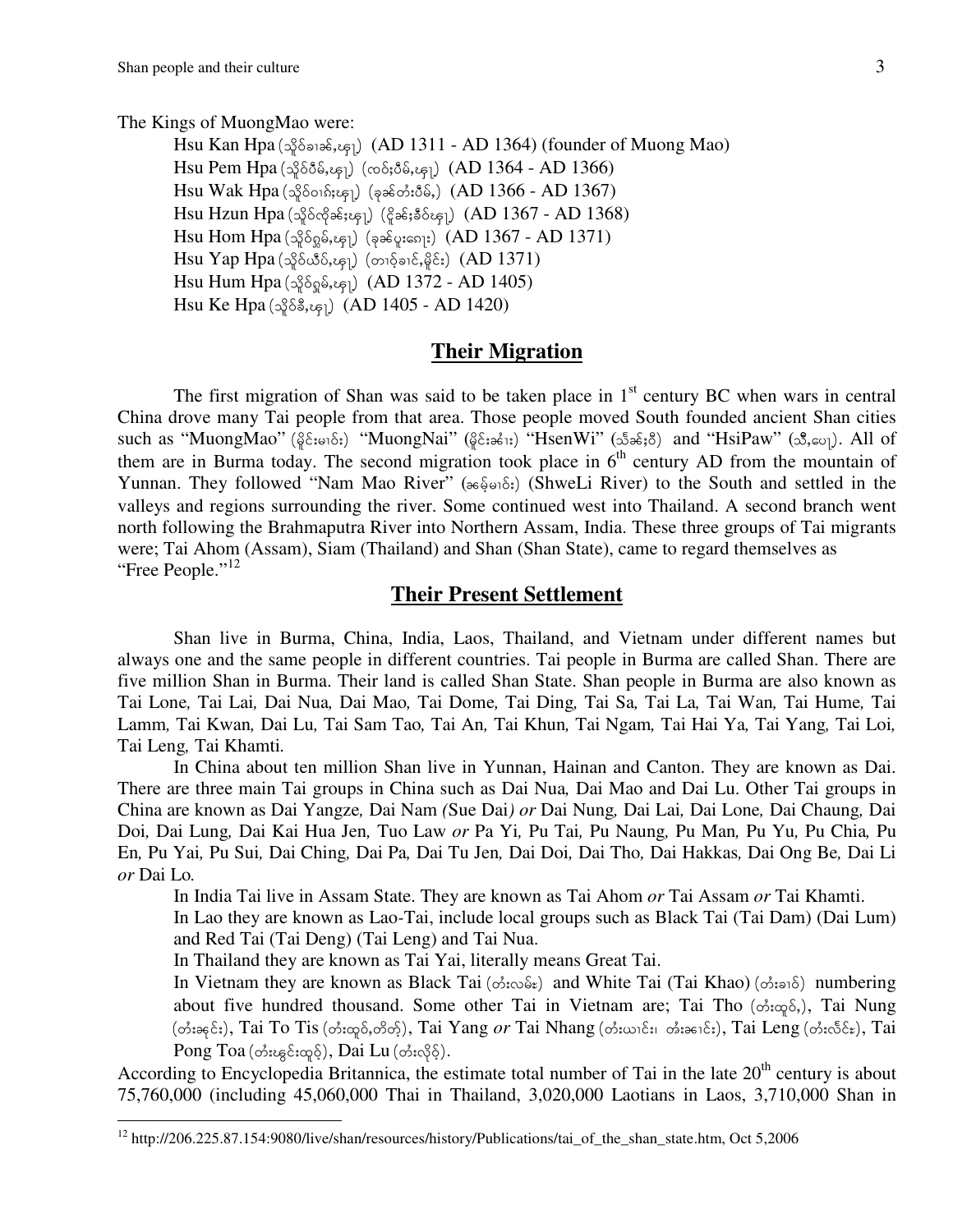Burma, 21,180,000 Dai in China, and about 2,790,000 Tai in Vietnam.)<sup>13</sup> (Tai in India, Assam State, are not included in this statistic)

# India China Thailand  **Map of Burma Map of Shan States in Burma**

# **Shan State in Burma**

#### **Climate and Natural Resources**

 The lands where the Shan live today are called Shan States. There are three seasons in a year; summer, raining and winter. Normally summer begins in March and ends in June, raining season begins in July and ends in October and winter begins in November and ends in February. Shan States has the most pleasant weather in Burma.

 There are rich natural resources in Shan States. The most produced agricultural product of the Shan States is rice. Other important agricultural products include tea, cigar wrapping leaf, coffee, orange, potato, tomato and cabbage, garlic, indigo, wheat, strawberry, pear, pineapple, cotton, tobacco and a variety of vegetable. Among forest products, teak is the most important product. The principal cottage industry in the Shan States are weaving product. Shan do not grow opium. The mining resources in Shan States produce jade, silver, lead, gold, copper, iron, wolfram, tin, tungsten, manganese, nickel, coal, antimony, mica, marble and zinc. It is even called "God's Own Country"<sup>14</sup> The most famous mines in Shan States are;

NamTu Mine YaTaNaTheinKe Mine HaeMawSai Mine HaeGalaw Mine HaeLoiMa Mine HinKao Mine HtanPaiNgak Mine

 $^{13}$  www.Encyclopaedia Britannica\ Tai\ March, 6, 2003.

<sup>&</sup>lt;sup>14</sup> History of Tai and Tai Country by Khoe Sean (Shan) published by Mok Ko Soi Leng Printing Press, Yangon, 1996, pp120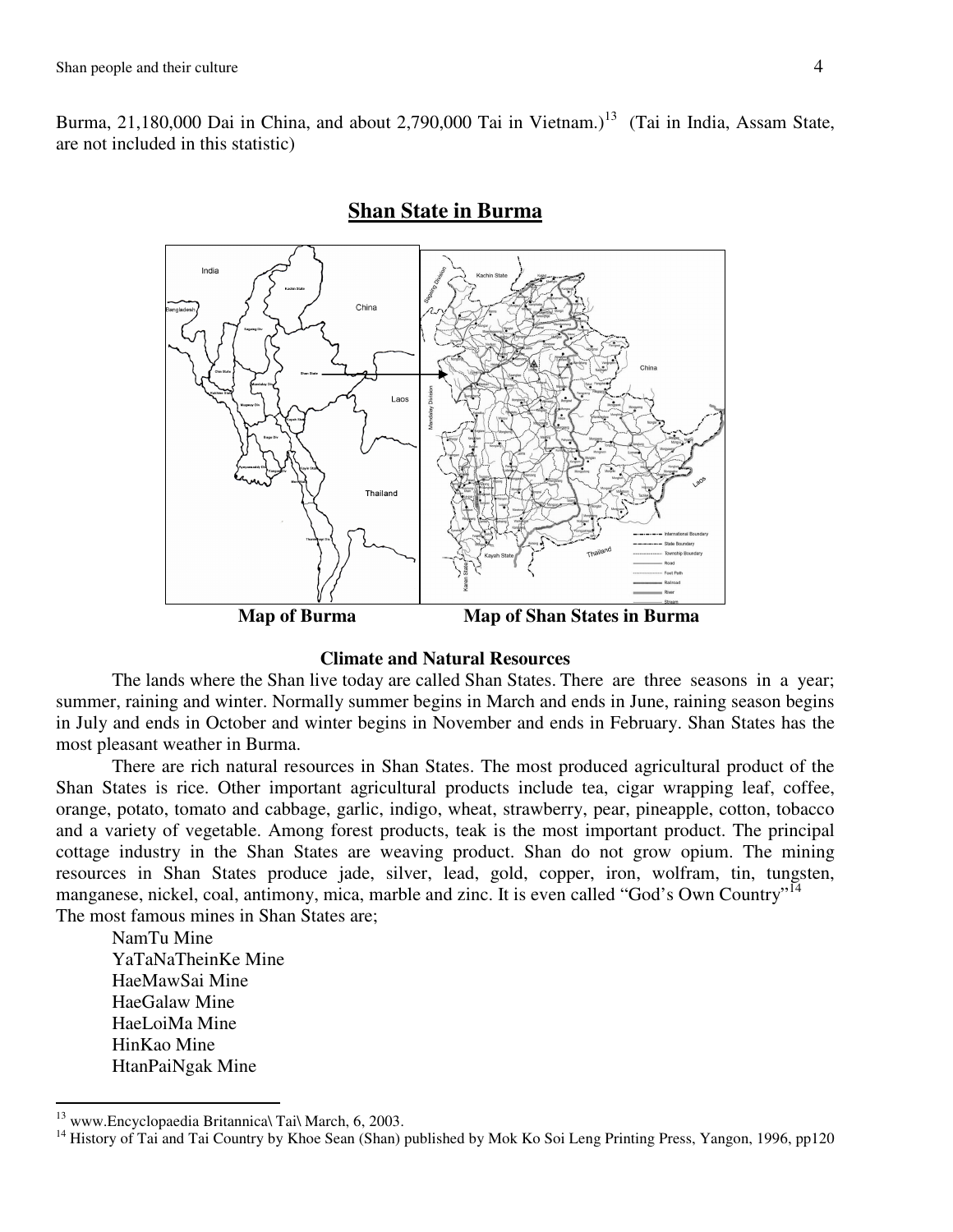The great silver mine in NamTu (Bawdwin) was supposed to be the second largest in the world.<sup>15</sup> There are forests in the areas with an altitude of 3,000 feet above sea level in Shan States. Bamboo grows naturally in the forests with trees such as Kyun (teak), Pyingadoe, Padauk, In, Kanyin and other hardwood. Shan States have over 2,000,000 acres of forest reserve, over 1.5 million acres of cultivated areas consisting of over 500,000 acres for paddy and crops cultivation, about 200,000 acres for hill-side cultivation, over 8,000 acres of land formed by the process of silting for cultivation and over 200,000 acres for gardens.

#### **Political History**

After the last Shan Kingdom, Muong Mao Kingdom, was overthrown by Burman King in AD 1560 Shan fragmented countries were governed by SaoPha (Shan chief) appointed by Burman King. Burman King allowed SaoPha to rule their regions but they had to pay allegiance to the Burman central court. From the middle of 19<sup>th</sup> century onwards the Burman authority imposed greater control through the stationing of military officers, sitke or bhomu, to impose regular payments of allegiance to the central treasury.<sup>16</sup> The holder of the authority over the town was known as MyoSa (literally means town eater). MyoSa was assigned to collect revenues on behalf of Burman king.<sup>17</sup>

In AD 1765 there were 12 Shan territories.

AD 1782-1819 there were 188 towns and 5,885 villages in Shan territories.

Before Second World War there were 14 SaoPha ruling Shan territories.

AD 1824-26; First Anglo-Burmese war ended with the "Treaty of Yandabo", according to which Burma ceded the Arakan coastal strip between Chittagong and Cape Negrais to British India.

AD 1852 Britain annexed lower Burma, including Rangoon, following the second Anglo-Burmese war. The defeat of the Burman troops in the second Anglo-Burmese war led to more significant political and administrative changes.

AD 1885-86; Britain captured Mandalay after a brief battle and Burma became a province of British India. Mandalay fell and King ThiBaw and his queen SuPhaYaLat were taken to Ratanagir near Bombay.

Britain annexed Shan States in 1887. The Shan States were administered separately from Burma with SaoPha.

#### **The Shan States under British (1887-1948)**

 After annexation of Shan countries by British in 1887 the British sought to govern Shan countries and its people by SaoPha. SaoPha had to acknowledge British supremacy, maintain peace and not oppress their subjects. Between 1887 and 1895 the SaoPha pledged their allegiance to the British crown and their domains were placed under the supervision of British Assistant Superintendents.<sup>18</sup>

The formal administrative entity known as the "Federated Shan States" was not created until 1922. Under British government, the 40 Shan States were combined and then divided into three general sections: the Northern Shan State, the Southern Shan State and the Eastern Shan State; altogether they formed the "Federated Shan State". Federated Shan State was formed under British colony on October 1, 1922. There are three Shan States until today. All these Shan States gained independence on January 4, 1948 together with other States but they all are now under Burma Military Government since 1962.

<sup>&</sup>lt;sup>15</sup> A study of Baptist work in the Shan State by E.E. Sowards, published by Burma Baptist Press, Rangoon, 1954, p2

<sup>&</sup>lt;sup>16</sup> The State in Burma by Robert H. Taylor, published by University of Hawaii Press, April 1988, p22-23

 $17$  Ibid pp 26-27

<sup>18</sup> Ibid pp91-94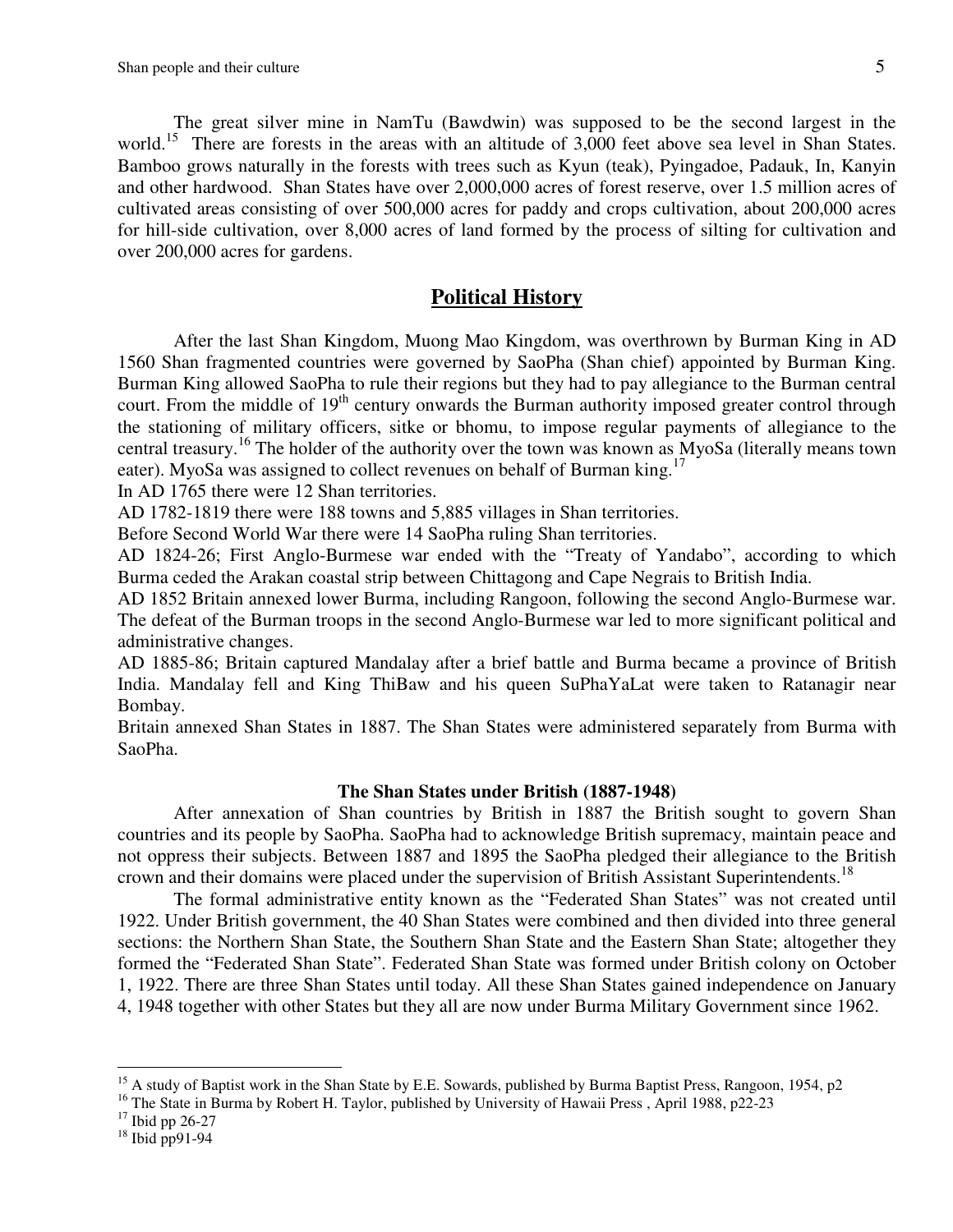# $PangLong Agreement <sup>19</sup> (လိန်းရှုမ်မီးပၢင်လူင်)$

Before meeting with General Aung San, all the Shan leaders and peoples of the Shan States got together to adopt the Shan Flag and the National Anthem. February 7, 1947 was marked as Shan National Day. A conference held at PangLong, Southern Shan State, attended by General Aung San, members of the Executive Council of the Governor of Burma, all SaoPha and representatives of the Shan States, Kachin Hills and Chin Hills on February 10, 1947.

General Aung San explained to the Shan SaoPha that he was going to London very soon and asking for independence. He also wanted Shan States to be independence at the same time.<sup>20</sup> The Members of the conference believed that freedom would be more speedily achieved by the cooperation of Shan, Kachin and Chin with the Interim Burmese Government.

#### **Agreement <sup>21</sup>**

(I) A representative of the Hill Peoples, selected by the Governor on the recommendation of representatives of the Supreme Council of the United Hill Peoples, shall be appointed a Counselor to the Governor to deal with the Frontier Areas.

(II) The said Counselor shall also be appointed a member of the Governor's Executive Council without portfolio, and the subject of Frontier Areas brought within the purview of the Executive Council by constitutional convention as in the case of Defence and External Affairs. The Counselor for Frontier Areas shall be given executive authority by similar means.

(III) The said Counselor shall be assisted by two Deputy Counselors representing races of which he is not a member. While the two Deputy Counselors should deal in the first instance with the affairs of the respective areas and the Counselor with all the remaining parts of the Frontier Areas, they should by Constitutional Convention act on the principle of joint responsibility.

(IV) While the Counselor in his capacity of Member of the Executive Council will be the only representative of the Frontier Areas on the Council, the Deputy Counselor(s) shall be entitled to attend meetings of the Council when subjects pertaining to the Frontier Areas are discussed.

(V) Though the Governor's Executive Council will be augmented as agreed above, it will not operate in respect of the Frontier Areas in any manner which would deprive any portion of these Areas of the autonomy which it now enjoys in internal administration. Full autonomy in internal administration for the Frontier Areas is accepted in principle.

(VI) Though the question of demarcating and establishing a separate Kachin State within a Unified Burma is one which must be relegated for decision by the Constituent Assembly, it is agreed that such a State is desirable. As first step towards this end, the Counselor for Frontier Areas and the Deputy Counselors shall be consulted in the administration of such areas in the Myitkyina and the Bhamo District as are Part 2 Scheduled Areas under the Government of Burma Act of 1935.

(VII) Citizens of the Frontier Areas shall enjoy rights and privileges which are regarded as fundamental in democratic countries.

(VIII) The arrangements accepted in this Agreement are without prejudice to the financial autonomy now vested in the Federated Shan States.

(IX) The arrangements accepted in this Agreement are without prejudice to the financial assistance which the Kachin Hills and the Chin Hills are entitled to receive from the revenues of Burma and the Executive Council will examine with the Frontier Areas Counselor and Deputy Counselor(s) the feasibility of adopting for the Kachin Hills and the Chin Hills financial arrangements similar to those between Burma and the Federated Shan States

 $\overline{a}$ <sup>19</sup> http://www.shanland.org/resources/history/panglong\_agreement.htm, October 20, 2006

<sup>&</sup>lt;sup>20</sup> In remembrance of General Aung San by Thek Ka To Ne Win, 1995 p110 (in Burmese)

*<sup>21</sup>* Hugh Tinker's Burma: The Struggle for Independence 1944-1948 (Vol. II) London, HMSO 1984 pp404-405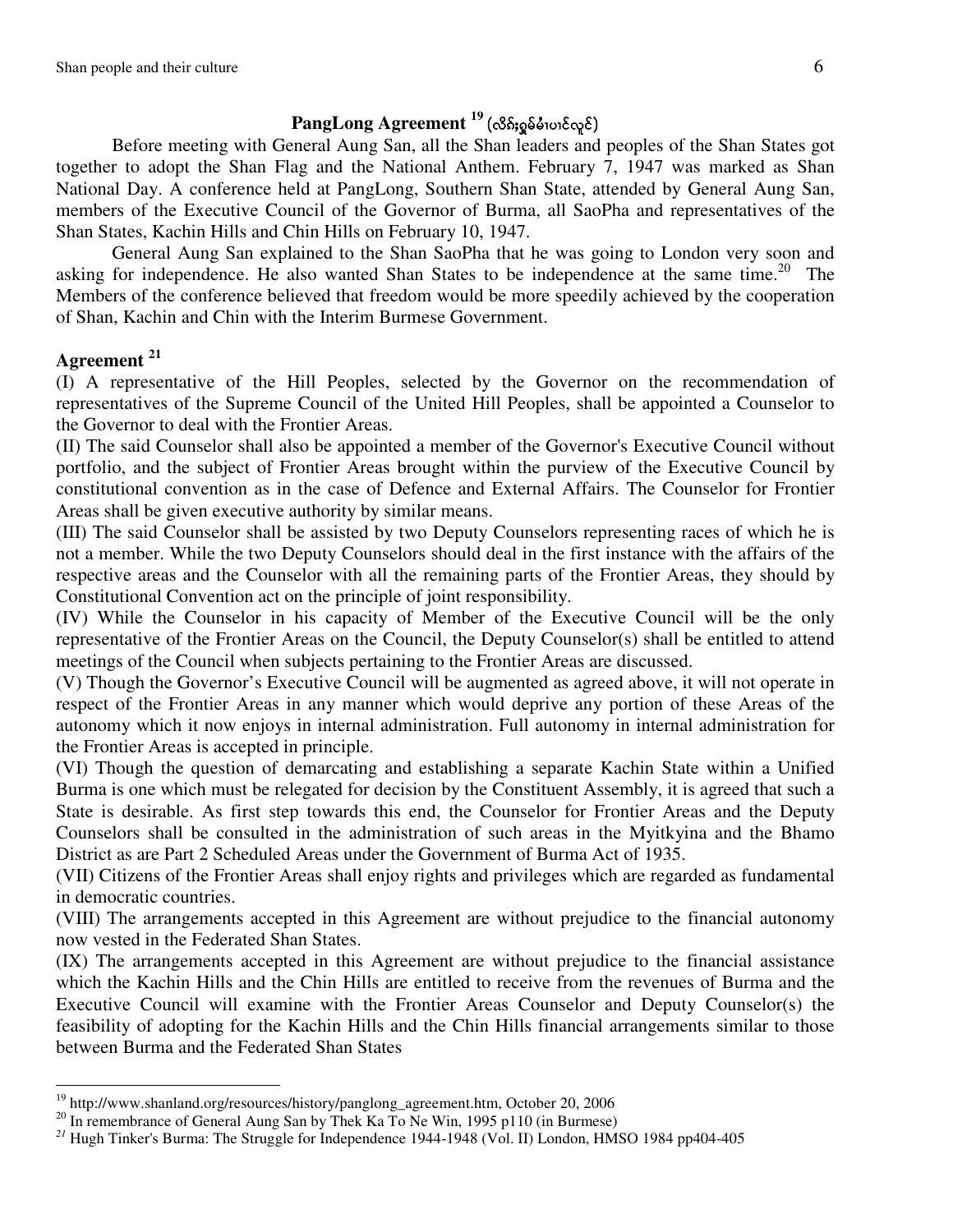#### **Signatories of PangLong agreement**

The 23 signatories of the PangLong Agreement were consisted of 14 Shan, 5 Kachin, 3 Chin and 1 Burman.

One from Burman Committee,

(1) General Aung San

Five from Kachin Committee,

(1) Samma Duwa Sinwa Naw (rep. from MyitKyiNa)

(2) Duwa Zau Rip (rep. from MyitKyiNa)

(3) Dingra Tang (rep. from MyitKyiNa)

(4) Duwa Zau Lawn (rep. from WanMaw a.k.a BhaMo)

(5) Labang Grong (rep. from WanMaw a.k.a BhaMo)

Three from Chin Committee,

(1) U Hlur Hmung (rep. from FaLam)

(2) U Thaung Za Khup. (rep. from TidDim)

(3) U Kio Mang. (rep. from HaKa)

Fourteen from Shan Committee,

(1) Khun Pan Sing. (SaoPha Lone of TawngPeng State)

(2) Sao Shwe Thaike (SaoPha Lone of YawngHwe State)

(3) Sao Hom Hpa. (SaoPha Lone of North HsenWi State)

(4) Sao Num. (SaoPha Lone of LaiKha State)

(5) Sao Sam Htun (SaoPha Lone of MuongPawn State)

(6) Sao Htun E (SaoPha Lone of HsaMongHkam State)

(7) U Phyu (rep. of HsaHtung Saophalong)

(8) U Khun Pung (SPFL) (Shan People Freedom League)

(9) U Tin E (SPFL)

l

(10) U Kya Bu (SPFL)

(11) Sao Yape Hpa (SPFL)

(12) U Htun Myint (SPFL)

(13) U Khun Saw (SPFL)

(14) U Khun Htee (PangLong) (SPFL)

Based on this foundation, the Union of Burma was established.

February 12, 1947, the day of the signing of the agreement, is marked as Union Day.<sup>22</sup>

# **Independence of Burma and Shan SaoPha** ( $\infty$  $\infty$  $\infty$ ]

Shan States together with Burma proper, gained independence from British on January 4, 1948 and formed Union of Burma. The first President of Union of Burma was Sao Shwe Thaike, ( $\infty$  $\delta$ ; $\infty$  $\delta$ , $\delta$  $\delta$ ) Shan SaoPha of YaungHwe.

In the past a Muong ( $\S$ ε;) (Territory) was governed by a hereditary chief called "SaoPha"  $(\infty\delta;\epsilon_{\text{F}})$  literary means "Lord of the Sky." The political and geographical situation of the Shan States changed in 1886 when Burma became British colony. The Shan States with other "Hill States" were allowed to remain autonomous, which meant that in the Shan States the SaoPha would still rule over their States or Muongs. The British Government respected and recognized the authority of the Shan SaoPha. Small States were absorbed into bigger ones, old States dismantled and new ones formed. A

<sup>22</sup> http://www.shareholderpower.com/unionday.htm, November 21, 2006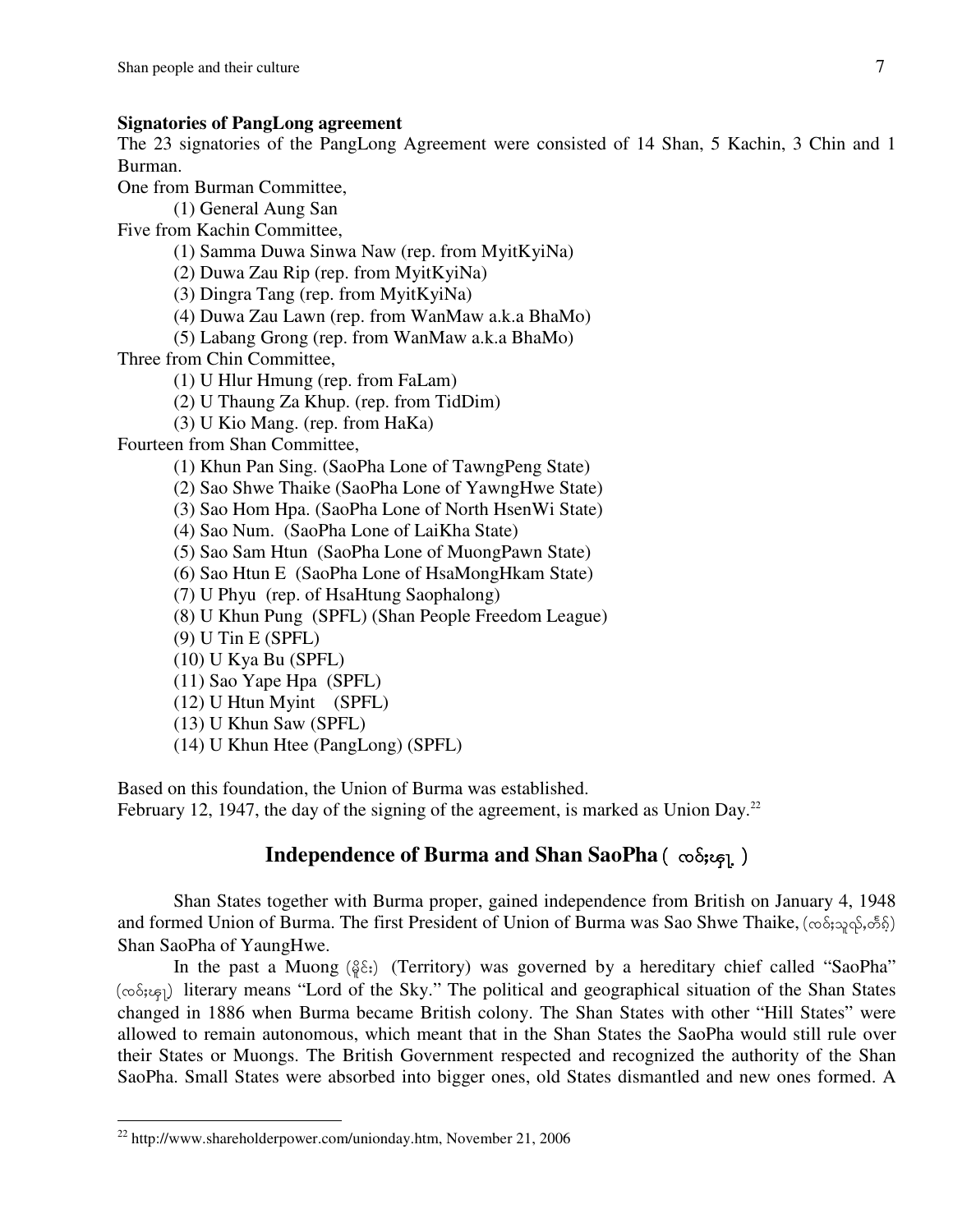SaoPha's salary was depending on a fixed fraction of the State revenue. Thus, a SaoPha with a bigger and more prosperous State earned a salary higher than one with a smaller and less prosperous State. About thirty-five per cent of the revenue was contributed to the Central Government and the rest was used for State Administration.

Before World War II, the Shan had been content to be ruled by the SaoPha. After the war SaoPha found themselves having to deal with activists in their own States, some were anti-SaoPha and others anti-British. The people's demonstrations were putting pressure on the SaoPha to relinquish the power. In 1958 the SaoPha agreed to the demand of the temporary military government led by General Ne Win and relinquish their power and hereditary rights. No more ruling SaoPha since 1958.

#### **Culture and Custom**

Shan have their own language, literature, belief, dress, festivals and practices, which they proudly called "Shan culture." However it is difficult to say whether it is an "Authentic Shan Culture" or "Buddhist Practices." For instance, the novice ordination festival ( $\zeta_i$ ; $\zeta_i$ , $\zeta_i$ , $\zeta_i$ ) normally held in March is, as claimed by the Shan, a Shan culture. It fact it is a Buddhist customs to make their sons becoming monks for a month in monastery to obtain merit for better future. Since Shan people have adopted Buddhism for almost two thousand years, all Buddhist practices have naturally and automatically become their culture. Buddhist festivals, activities and practices are sometime identified or assumed or considered or claimed as Shan culture.<sup>23</sup> Sometime they call it "Buddhist Shan Culture." Shan people claim that Buddhism is Shan religion, Shan are Buddhists and Buddhism is Shan culture. People have been identified with religion. Thus it makes Shan very difficult to become Christian or belong to other religions.

The questions are:

l

- \* Is Buddhism Shan religion?
- \* Where does Buddhism come from?
- \* Is culture a religion?
- \* Is religion a culture?
- \* Is Buddhism Shan culture?
- \* Can religion become culture or part of the culture or foundation of culture?
- \* How can a Shan become Christian without abandoning their culture?
- \* How can a Shan continuing participating in Shan cultural activities when he becomes Christian since their culture are Buddhist practices?

 These questions are very important for the Shan, Shan Christians and missionaries who work among the Shan. There are many Buddhist rites, which Shan have been adopting and practicing for centuries as their culture. They follow them and use them in their daily personal, social and community life. They have a unique way in celebrating festivals, giving name to a child, courting and marriages, dedication of new home, dead and burial, etc. which Shan Christians called it "Buddhist practices."

#### **Language**

The Tai people in different countries and places still have many words in common although changes in dialect and accents. There are common languages and terms among Tai, Thai, Lao, Shan, Dai and Tai Ahom in spite of their separation for hundreds of years. For instance they all call "rice" as "kao" ( $\delta$ ;), and the "spirit" as "Phe" ( $\delta$ ), "water" as "namm" ( $\delta$ ). The number, one ( $\delta$  $\epsilon$ ;), two ( $\delta$ ), three  $(\infty, \delta)$ , four  $(\mathcal{S}, \delta)$ , five  $(\infty, \delta)$ , six  $(\delta, \delta)$ , seven  $(\mathcal{S}, \delta)$ , eight  $(\delta, \delta)$ , nine  $(\delta, \delta)$ , ten  $(\mathcal{S}, \delta)$  are the same. They also have similar dress and same method of cooking, dressing, life style and common food. Shan

<sup>&</sup>lt;sup>23</sup> History of Tai and Tai Country by Khoe Sean, published by Mok Ko Soi Leng Printing Press, Yangon, 1996, p99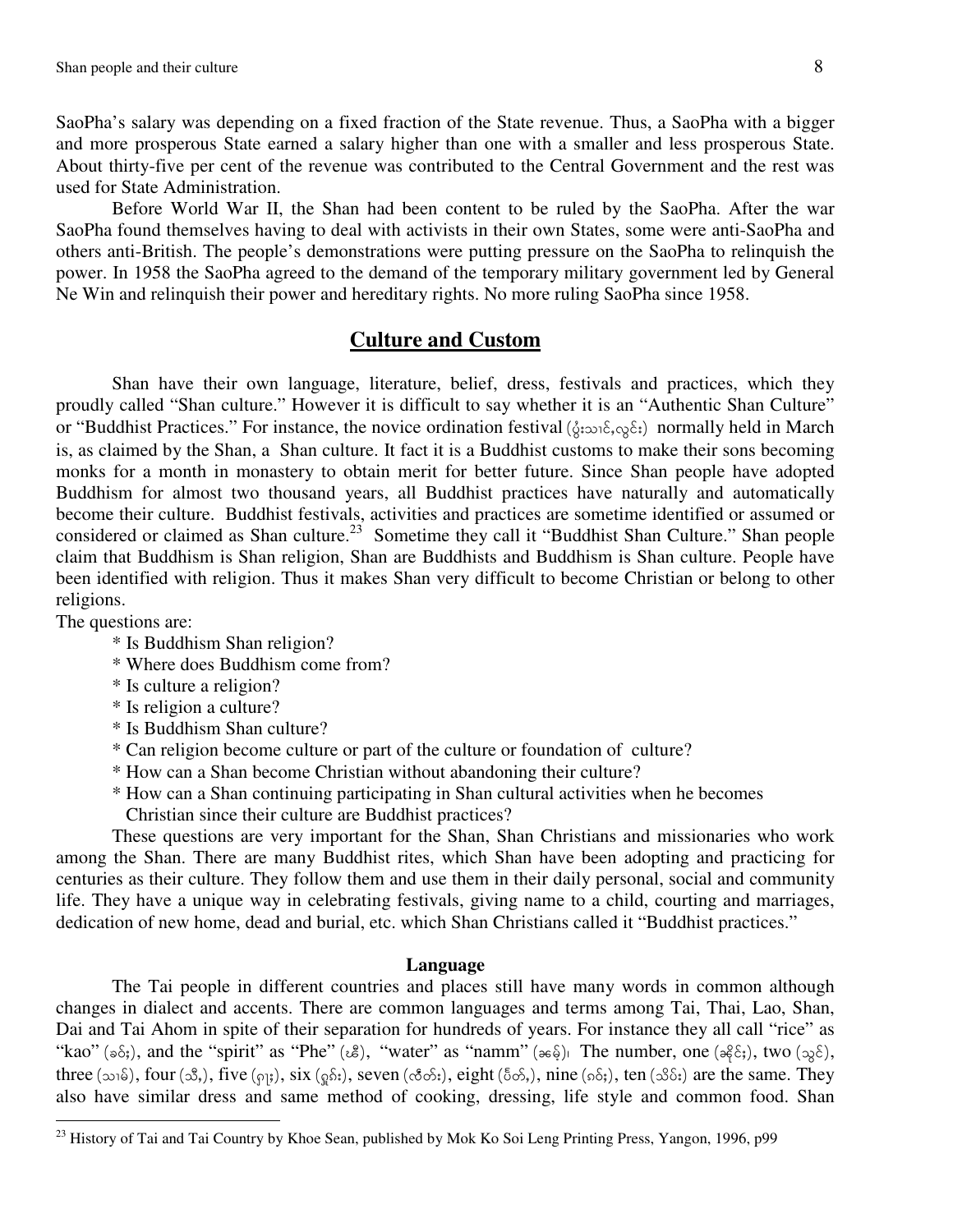language belongs to the Tai linguistic group, which also includes the Thai, Lao and Zhuang  $languages.<sup>24</sup>$ 

 Shan language is different from other languages in Burma. In their own language the Shan call themselves Tai ( $\phi$ ;) and their country Muong Tai ( $\frac{\partial}{\partial \xi}$ ; $\phi$ ;) and their language Tai language ( $\wp$ i $\delta$ ; $\phi$ ;). The Tai languages are a subgroup of the Tai Kadai language family.

Six Central Tai Languages

1. Southern Zhuang (China)

2. Eastern Zhuang (China)

3. Man Cao Lan (Vietnam)

4. Nung (Vietnam)

5. Tày (Tho) (Vietnam)

6. Ts'ün-Lao (Vietnam)

One Northwestern Tai Language

1. Turung (India)

Four Northern Tai Languages

1. Northern Zhuang (China)

- 2. Nhang (Vietnam)
- 3. Bouyei (Buyi) (China)
- 4. Tai Mène (Laos)

Thirty-two Southwestern Tai Languages

- 1. Tai Ya (China)
- 2. Tai Dam (Vietnam)
- 3. Northern Thai (Lanna, Thai Yuan) (Thailand, Laos)
- 4. Phuan (Thailand)
- 5. Thai Song (Thailand)
- 6. Thai (Thailand)
- 7. Tai Hang Tong (Vietnam)
- 8. Tai Dón (Vietnam)
- 9. Tai Daeng (Vietnam)
- 10. Tay Tac (Vietnam)
- 11. Thu Lao (Vietnam)
- 12. Lao (Laos)
- 13. Nyaw (Thailand)
- 14. Phu Thai (Thailand)
- 15. Isan (Northeastern Thai) (Thailand, Laos)
- 16. Ahom (India extinct. Modern Assamese is Indo-European.)
- 17. Aiton (India)
- 18. Lü (Lue, Tai Lue) (China, Vietnam, Thailand, Laos, Myanmar)
- 19. Khamti (India, Myanmar)
- 20. Khün (Myanmar)
- 21. Khamyang (India)
- 22. Phake (India)
- 23. Shan (Myanmar)
- 24. Tai Nüa (China, Vietnam, Thailand, Laos)
- 25. Pu Ko (Laos)
- 26. Pa Di (China)

l

<sup>&</sup>lt;sup>24</sup> http://www.ethnologue.com/show\_iso639.asp?code=Tai, January, 3, 2006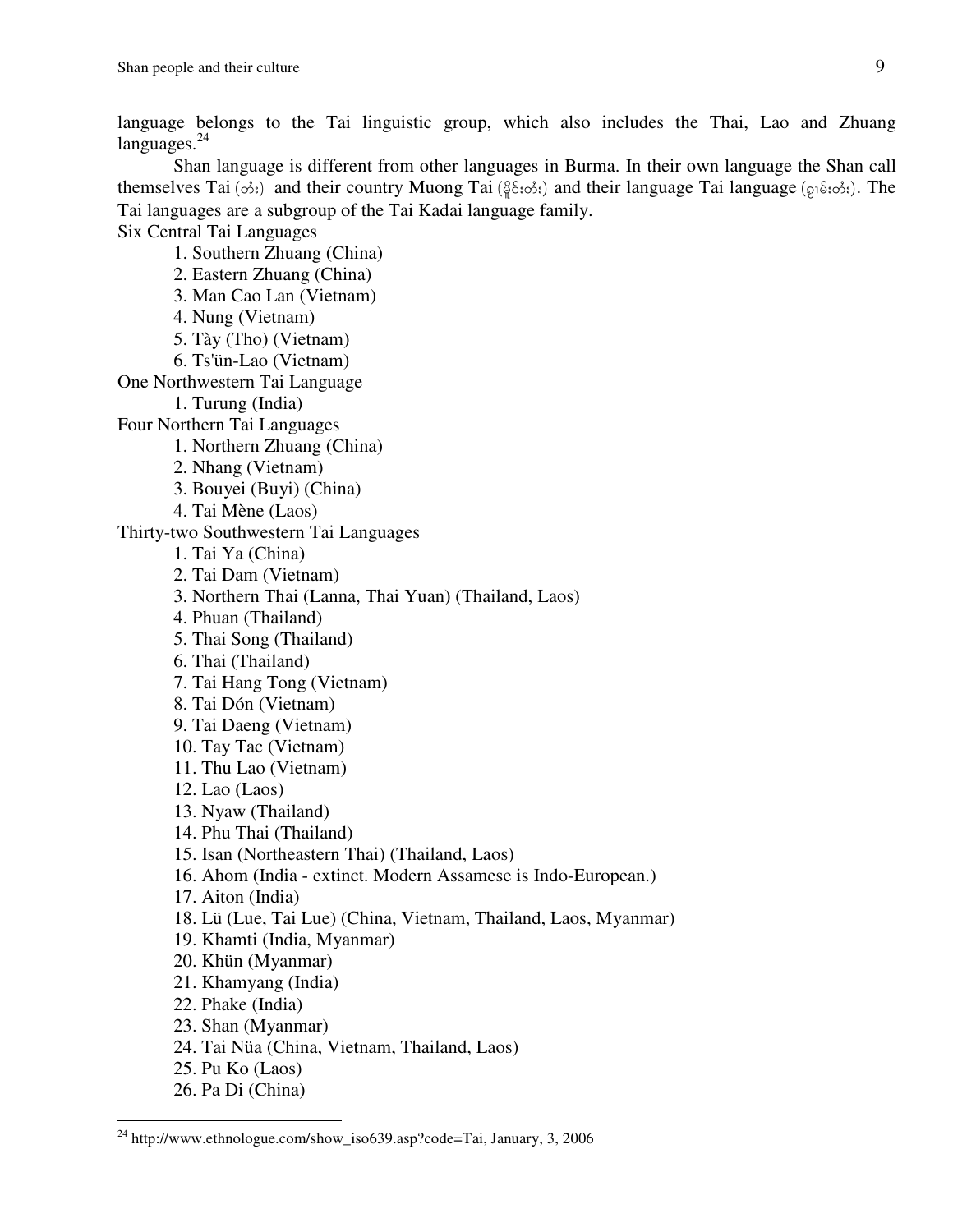Tai Do (Vietnam)

27. Southern Thai (Pak Thai) (Thailand) 28. Tai Thanh (Vietnam) 29. Tày Sa Pa (Vietnam) 30. Tai Long (Laos) 31. Tai Hongjin (China) 32. Yong (Thailand) Other Tai Languages Kuan (Laos) Rien (Laos) Tay Khang (Laos) Tai Pao (Laos)

Shan language is a tonal language and written in a circular script called Shan script. Every variation in the voice and tone such as low tone, high tone, medium tone, short tone, long tone, intermediate tone makes differences in meaning. Altogether there are six basic tones; some have three variations according to whether the mouth is wide opened, closed or partially closed. Apart from what Rev. J. N. Cushing calls opened, closed and intermediate tones, there are eight distinct inflexions of the voice in pronouncing words in the Lao dialect, seven in the Khamti, and six in the Shan of Burma. The language, in all its known dialects, is rich and abounding in synonyms.

#### **Literature**

Shan have their own literature. King AbiYaZa of DaKong (later renamed YanGon) ( $\infty$ <sub>19</sub> $\xi$ <sub>2</sub>) created Shan script from Sanskrit in AD 483. In the beginning there were 54 letters. Tai Ahom in India are still using this script today. It's called "Leik To Ngok."

In AD 723-748 the King of Nan Chao said that the character was not beautiful and he changed it into more square character and also abandoned some letter that were not commonly used. Dai in China are still using this script today.

In AD 1283 the king of Sukotai (Thai), King Rama Kamhaeng, created new script by mixing up the round script which was created by King AbiYaZa and the square script which was created by King Nan Chao. It is still used in Thailand and Laos today.

In AD 1416, the King of HsenWi, Sao Kham Kai Hpa, changed the letter of Shan to another new rounded script. It is now called "Old Shan script" in Burma. Most of the Shan books were written with this script. The old writing system of the Shan has problem in reading, pronouncing and understanding. One of the Shan Christian missionaries wrote the story of the prodigal son in Shan; "Father, I have sinned against heaven and before thee, and am no more worthy to be called thy son, make me as one of thy hired servants." But the Shan boy read the story as; "Father, I have sinned against heaven and before thee and am no more worthy to be called thy son, make me as one of thy baby elephants." The words "hired servant" (<sub>Φ</sub>δωδ) and "baby elephant" (φδωδ) have the same writing in old Shan writing, but can be read in different tone and get different meaning. It should be correctly read as "zann" ( $\infty$  $\in$ ;) with normal and long tone instead of "zan" ( $\infty$  $\in$ ) with short and high tone. Another writing (wingofoit) "What to use to prick out the thorn?" the boy read; "Nun from NamKham will marry San Maung" (wpesseded ferromotomic,  $g\delta$ .). Because of the tone of the word, "thorn" becomes "Nun" and "what to use to prick out" becomes "will marry San Maung." What a difference! The two words "wife" and "mother" are also written in the same word  $(\infty)$  in old writing. One has high tone and other has normal tone. If one read with the wrong tone, "wife" will become "mother" or "mother" will become "wife." Another example; the word  $(\mathfrak{s}_1)$  (Ka) can give seven meanings such as; leg  $(\mathfrak{s}_1)$ , or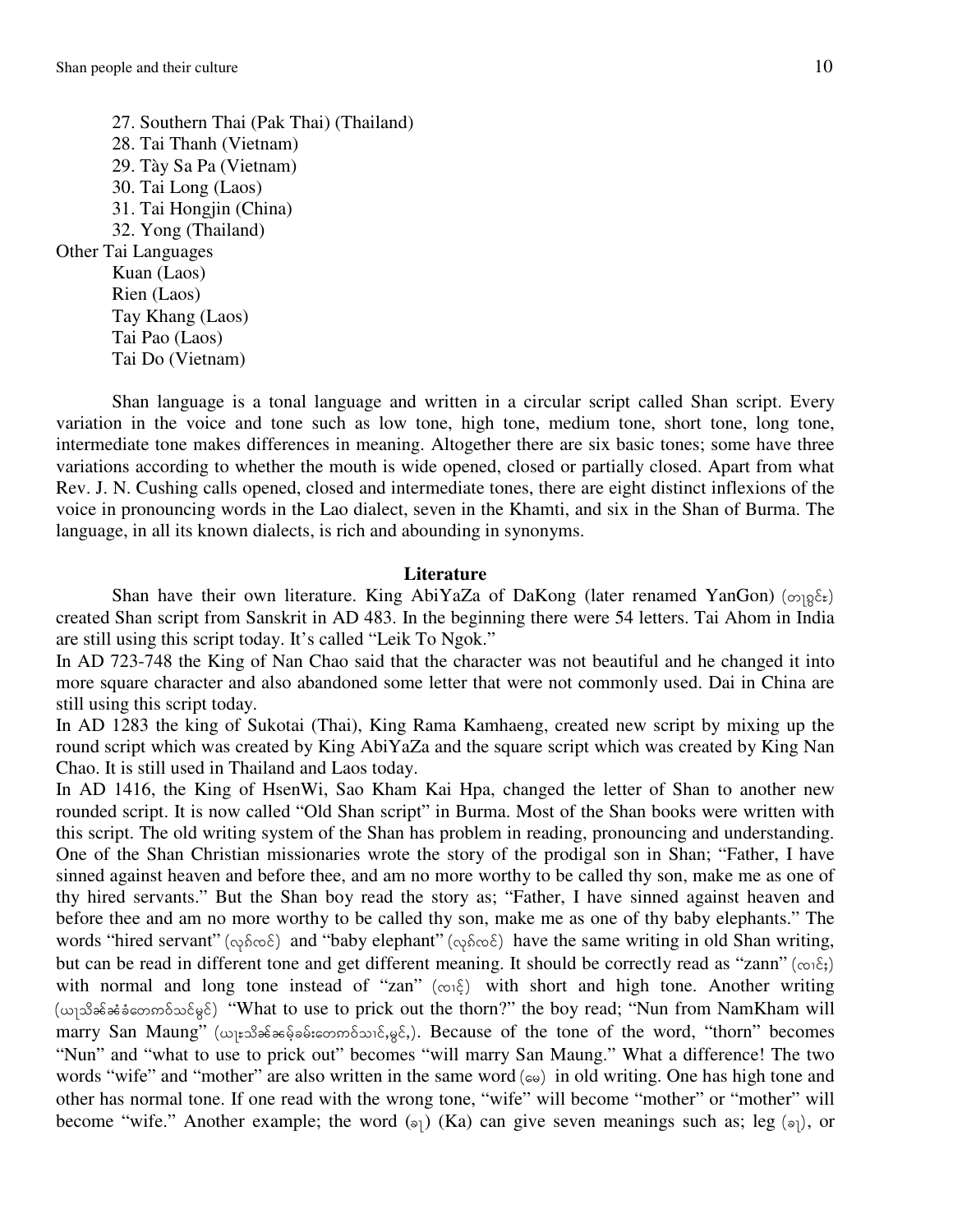frame suspended over fire place ( $\mathfrak{sp}_1$ ), or slave ( $\mathfrak{sp}_3$ ), or thatch ( $\mathfrak{sp}_1$ ), or gossip ( $\mathfrak{sp}_1$ ), or branch of a tree ( $\mathfrak{sp}_2$ ), depends on the tone. More interestingly the word "kein"  $(\frac{6}{5})$  can give ten different meaning, depend on the tone make on reading the word, such as; Ginger plant ( $\S\hat{\epsilon}$ ), Time ( $\S\hat{\epsilon}$ ), Mr ( $\S\hat{\epsilon}$ ), Chopping block ( $\S\hat{\epsilon}$ ), Shelf ( $\S\$ ), Stretch out ( $\S\$ ), Tough ( $\S\$ ), Tax ( $\S\$ ), Small dried pieces of bamboo ( $\S\$ ), Woven map for drying ( $\xi \xi_i$ ). Since there are no tone marks and special characters in old Shan script the reader can misread, mispronounce and get wrong meaning. Shan Bible was translated and written by Rev. J.N. Cushing in 1892 with this old writing system.

In 1940, Sao Hsai Muong and Shan literary committee created new Shan script and writing system by adding some tone marks and new characters to make the letter more accurate in writing and reading. It is now called "New Shan Script." The old writing system was used in Shan literature for more than four hundred years until new writing system was fully developed in 1958. Shan-English and English-Shan dictionary were produced by Rev. J. N. Cushing in 1881 and revised by H.W. Mix, in January 1914. Revised version of Cushing's Shan-English dictionary in new Shan script was done by Sao Tern Moeng and published in 1995. Shan dictionary was written by Gant Kham Sung Sum and published in December 2001.

#### *(Sample Of Old Shan Writing)*

 $\dot{\tilde{\theta}}$ နင်ဂှိုဝ်နဝ်ကိုဝင်္ဂလန်ကျော်များ မြန်တွင်တင်သိုင်တင်လုင်ခနေတော်ကံလံဂွတ်ထိုင်တင်လုတင်လိဝ်လေတစ်လံကသစ်ထုဝရထိုင်ၽြုးပိခန်ထဝ်ဂှစ် ၵှခန်လေါ်ၵီတင်လံတေါ်ထိုင်ဂူတ်ထခန်ပေါ် လှခန်ပိတ်လှန်လင်ကခန်မီးပျးလိဝ်စွံးတီမခန်လဝ်ခခေန်ကေါ်။

#### *(Sample Of New Shan Writing)*

 $\hat{\theta}$ နင်,စိုင်စဝ်ထိုဝ်းကခပ်ယုမ်,မၢတ်ႈၽြုးပီခင်ထဝ်းတင်းသင်းတင်းလှင်ခခေင်တၵ်းကမ်,လံႈဂူတ်းထိုင်တၢင်းလှတၤင်းလီဝ်လေးတၵ်းလံးကသၢၵ်ႈထ႑,ဝရျ ထိုင်ၽြုးပီခင်ထဝ်းရှာ်ရှာခင်းလျေးၵိဳ,တင်းလံ1တေ],ထိုင်ရှုတ်းထခင်းပေ]းထုခင်ပီတ်ႈ လှန်းထဝ်းကခင်မီးပျးလိဝ်ရှလ်းတီးမခင်းထဝ်းခခေင်ကျေး။

There are 18 alphabets in old writing system and 20 in new Shan writing system. Some use two more alphabets in new system. There are 20 initial consonants, 10 plain vowels, 12 diphthongs and 6 tone marks in new Shan writing system.

Regretfully Shan literatures are not allowed to be taught in public schools in Shan States. All public schools are government schools. Nowadays younger generation prefer reading Burmese instead of Shan because of the following reasons.

They do not have a chance of learning Shan at school.

They learn Burmese at school and know only Burmese well.

They know Burmese better than Shan.

There are very few books written in Shan.

Very few educational books or interesting books written in Shan.

No educational books such as science, medicine, engineering, arts, agriculture, and mining are written or translated in Shan.

| ၵ | ప        | C            | ၸ       |
|---|----------|--------------|---------|
| သ | ၺ        | တ            | တ       |
| ႀ | $\infty$ | $\partial 6$ | $\circ$ |
| ల | ಚ        | ၾ            | မ       |
| ယ | 6,       | လ            | റ       |
|   | ମ        | ဢ            |         |

Twenty Shan alphabets in new system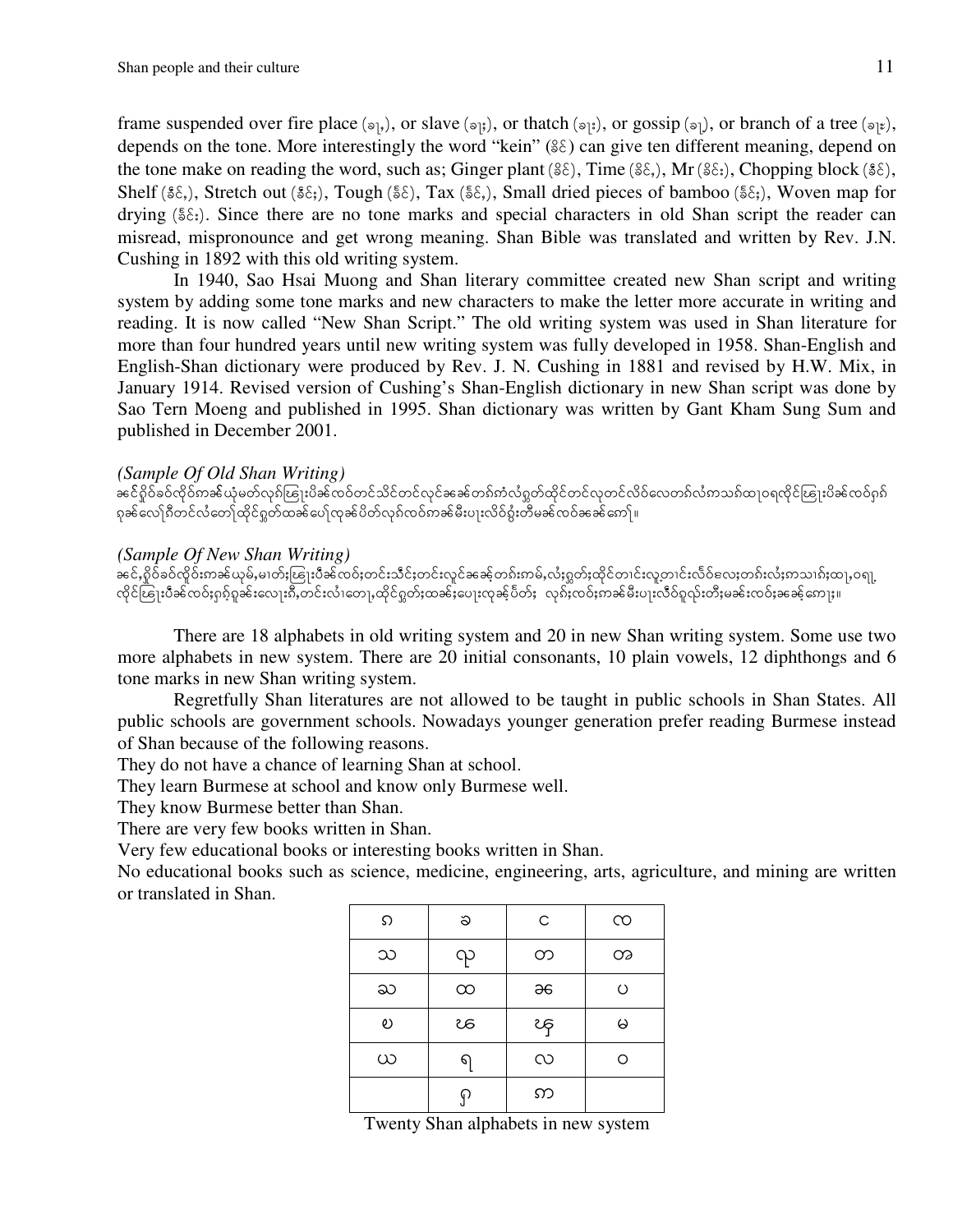### **Shan Calendar and New Year**

 The Shan have their own calendar since ancient days started in AD 638. There are books in Tai script for calculating solar and lunar eclipses.

First Waxing Moon of the First Lunar Month, Lern Seign, (op and for example for some formal Shan New Year Day according to Shan Calendar. There are three supposing reasons about the existence of Shan New Year.

1. The Shan Kingdom of Muong Mao was founded in 450 Buddhist Era (BE).

2. The Abbot of Man Hai, SeLan, had written that in the year 450 BE there was the assembly of 150 learned Buddhist monks where they re-wrote the three divisions of Buddha's doctrine (i.e. the Buddhist Synod).

3. Sao Khun Sai @ Sao Khun Hong, the son of the King of Muong T'sen (modern Yunnan) ( $\S$  $\epsilon$ :  $\delta$  $\delta$ ) with his four followers went to fetch the Buddha's doctrine in the land of Phar Tang Phar Taw and returned home in the 450 BE in the time of new harvest.

That is why Shan calendar year  $(\delta_{\varepsilon} \delta_{\varepsilon})$  is based on the 450 BE.

The Shan year is equal to Buddhist calendar year (Burmese year) minus 450 years.

For example, 2545 (Buddhist year) - 450 = 2095 (Shan year) = AD 2001

#### **Festivals**

Shan are festival loving people. For the Shan life is meaningless without festival. There are festivals all year round in Shan States. Traditional ceremonies take place throughout the year. Most of these festivals are related to Buddhist calendar and very similar to Burman's festivals.

Mid December – Mid January ( $\varphi \in \mathcal{S}$ 

Shan New Year day  $(\alpha \beta \partial \xi \partial \beta \partial \eta \partial \xi \partial \xi)$  celebration in early December.

Moe-Byae Festival. Full-moon day of Pyatho (Moe-byae, Shan State) 3-day festival ending January 1. The traditional crossbow contest is the main highlight of this festival.

During cold winter months, after the rice has all been harvested from the field, people make stuffing-cooking rice (khao lam mok) ( $\delta$ ;  $\delta$ ;  $\delta$ ;  $\delta$ } inside bamboo sticks and cook it by putting under burning charcoals. People also make sticky rice cake (khao boak) ( $\delta(\psi_0, \delta(\psi_0))$ . If it is mixed with sesame seeds it is called Khao Tam Nga ( $\delta$ ; $\delta$ ; $\delta$ ).

Mid January – Mid February ( $\varphi$  $\delta$ 

The people celebrate the tradition of Khao Ya Goo ( $\delta$ ; $\omega$ <sub>1</sub>, $\Omega$ ) by giving out red sticky rice parcels. They make it with steaming sticky rice and mixing it with sugar cane, coconut and peanuts. They take the rice cakes to the temple to make offerings and also give them out to their friends and neighbors.

 $Mid February - Mid March ($   $\varphi$  $\varphi$ se  $)$ 

Baw-gyo Festival. 10<sup>th</sup> waxing day of Tabaung (Hsibaw, Shan State) 5-day ceremony ending Mar 1. There are boat races on Dote-hta-wa-di river.

Monkhood festival or novitation ceremony (Poi Sang Long) ( $\zeta$ ; $\infty$  $\zeta$ ;) which is the ordination of young Shan boys as novice.

 $Mid March - Mid April (  $\triangle \$$ 

Pindaya Cave Pagoda Festival. 11<sup>th</sup> waxing day of Tabaung (Pindaya, Shan State)

5-day ceremony ending March 19. This is a typical Taungyo pagoda festival where different ethnic minorities can be seen celebrating in their colorful garb.

Pindaya Shwe Oo Min Pagoda Festival (Pindaya, Shan State) in Pindaya, about 45 km, North of Kalaw, around the full moon day of Tabaung. During the festival time thousands of devotees throng to the cave to pay homage.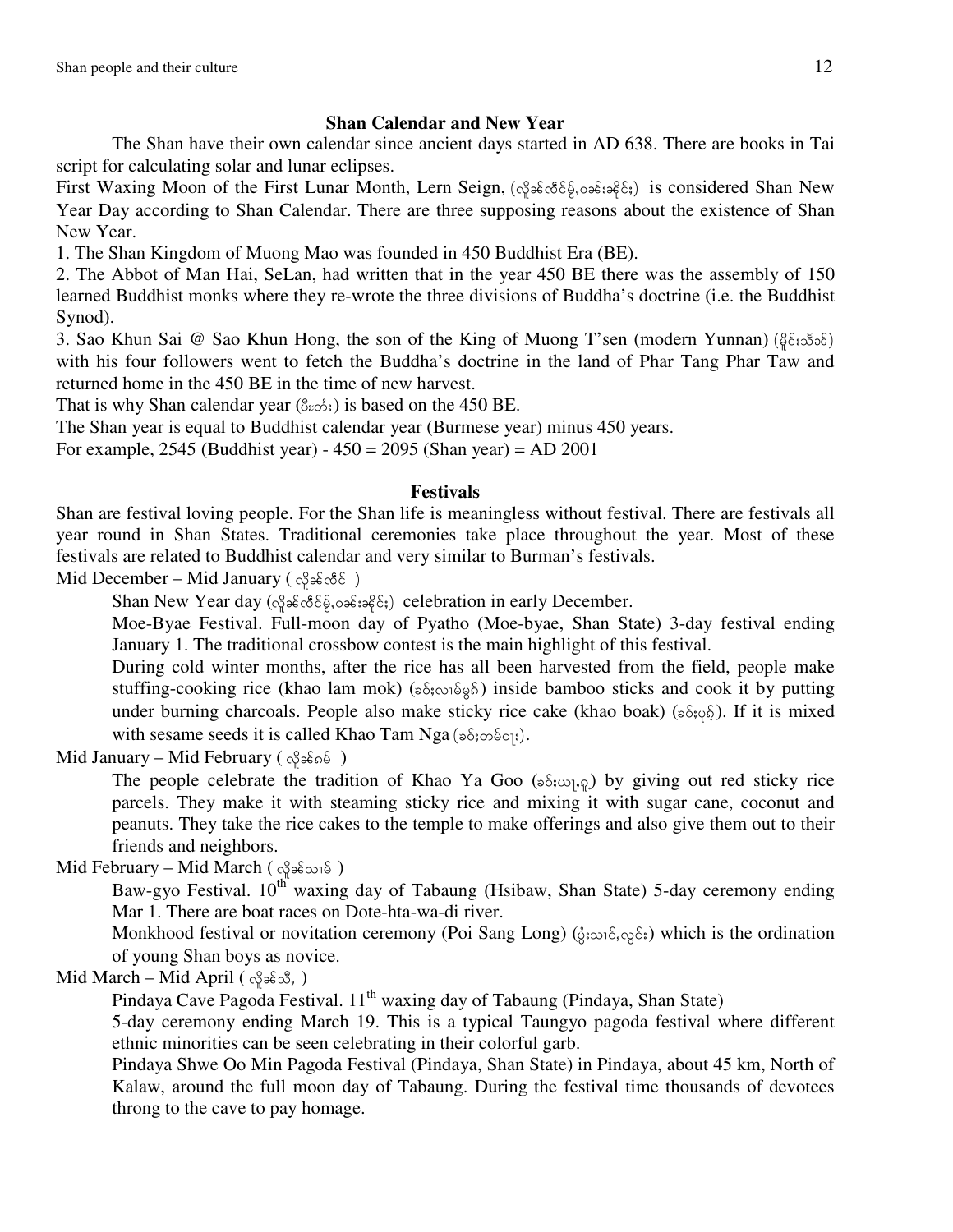The water-splashing festival (Swan Nam) (ပွဲးသွခန်းခမေ့်၊ ပွဲးသၤင်းၵျ၊ခင်,) during which time the people splashing water to one another and to Buddha statute, prepare sticky rice food wrapped in banana leave ( $\delta$ <sub>5</sub> $\varphi$  $\delta$ <sub>5</sub> $\varphi$  $\delta$ <sub>5</sub>) and make offerings to earn merit for the Buddhist New Year. Shan people claim this festival as Shan culture but Shan Christians in Burma see it as a Buddhist festival and do not allow its members to join festival.

Mid April – Mid May ( $\Im \delta$ <sub>0</sub> $\Im$ <sub>0]</sub>; )

Watering the Sacred Bo Tree Festival or Kason Festival held on the Kasone full moon day on the Buddhist calendar, the event marks the commemoration of the Buddha's birthday by pouring water onto the scared Bo tree, under which Guadama attained enlightenment and became the Buddha.

Taung-yo Torchlight Procession Festival in Pindaya, Shan State.

The festival of Sand Pagoda (Poi Kong Mu) ( $\zeta_{\mathfrak{so}}\xi_{\mathfrak{so}}\xi_{\mathfrak{so}}\eta_{\mathfrak{so}}$ ) takes place during which time the people collect sand and take it to the temples to make little Kong Mu (pagoda) in the temple grounds during the time of the full moon and they all join together to make merit.

Mid May – Mid June ( $\Im \delta \sin \theta$ )

The people make offerings to the village spirits at various sites throughout the area.

```
Mid June - Mid July - ( <math>\sqrt{3} \ge \sqrt{3} \le \sqrt{3} \le \frac{1}{2})
```
Nayone Festival of Tipitaka.

The festival of offering alms (Poi Kap Som) ( $\zeta_i$ <sub>510</sub> $\zeta_i$ ;) is held to make offerings of specially prepared food to the older people who are spending the Buddhist Lent months in the temples.

```
Mid July - Mid August ( \alpha\beta\delta\delta\delta\delta, )
```
Dhama Sakya Day. This day commemorates the Buddha's first sermon to his five disciples. The Waso Festival, commemorating the Buddha's first sermon, this festival also marks the beginning of Buddhist Lent. Monks are given new robes and other requirements to tide them through the months ahead.

```
Mid August - Mid September (g_{\alpha}g_{\alpha}g_{\beta}g_{\beta} g_{\beta})
```
Phaung Daw Oo Festival and Thadingyut Festival of light is held for 3 weeks during September/October. It is the biggest event in the Shan States. It is also a celebrations to mark the end of the Lent season. In the evening people make processions carrying hand made castle like structures to the temples or else place them outside their homes to bring merit to their families. During these ceremonies there are music and dancing. The dancing is done by dancers dressed up as mythological creatures such as the mythological half-bird-half-human (ginaree) ( $\approx \frac{1}{2}$ ) and the mythological yak ( $\varphi$ <sup>5</sup>;) which is held by two dancers, rather like a pantomime horse.

Mid September – Mid October  $(\alpha_i^{\circ} \partial \delta \delta_i)$ 

The festival of Hen Som Go Ja  $(\rho_1 \hat{c}_1, \rho_2 \hat{c}_2, \rho_3, \rho_1, \rho_3, \rho_3, \rho_3, \rho_4)$  is celebrated in commemorating of the welcoming the Buddha coming back from heaven where he went to visit his mother during the Lent season. It is held to make offerings to deceased relatives who have already passed away.

 $Mid October - Mid November ( \alpha\beta\epsilon\delta\delta\delta\delta\delta; )$ 

InLe Festival. 1<sup>st</sup> waxing day of Thidingyut (Inlay, Shan State) 18-day festival. Four Buddha statues are ceremoniously tugged clockwise around the lake on the royal barge by leg-rowing boats. They return home on  $3<sup>rd</sup>$  waning day. Leg-rowing boat races are held throughout the event.

Mid November – Mid December ( $\alpha_i^2 \partial_i \delta_j \partial_j \delta_j$ )

Tazaungdaing (Tazaungdine) Festival is held over 3 days in mid November and is another festival of light. A spectacular fire-balloon competition is held in conjunction with the festival.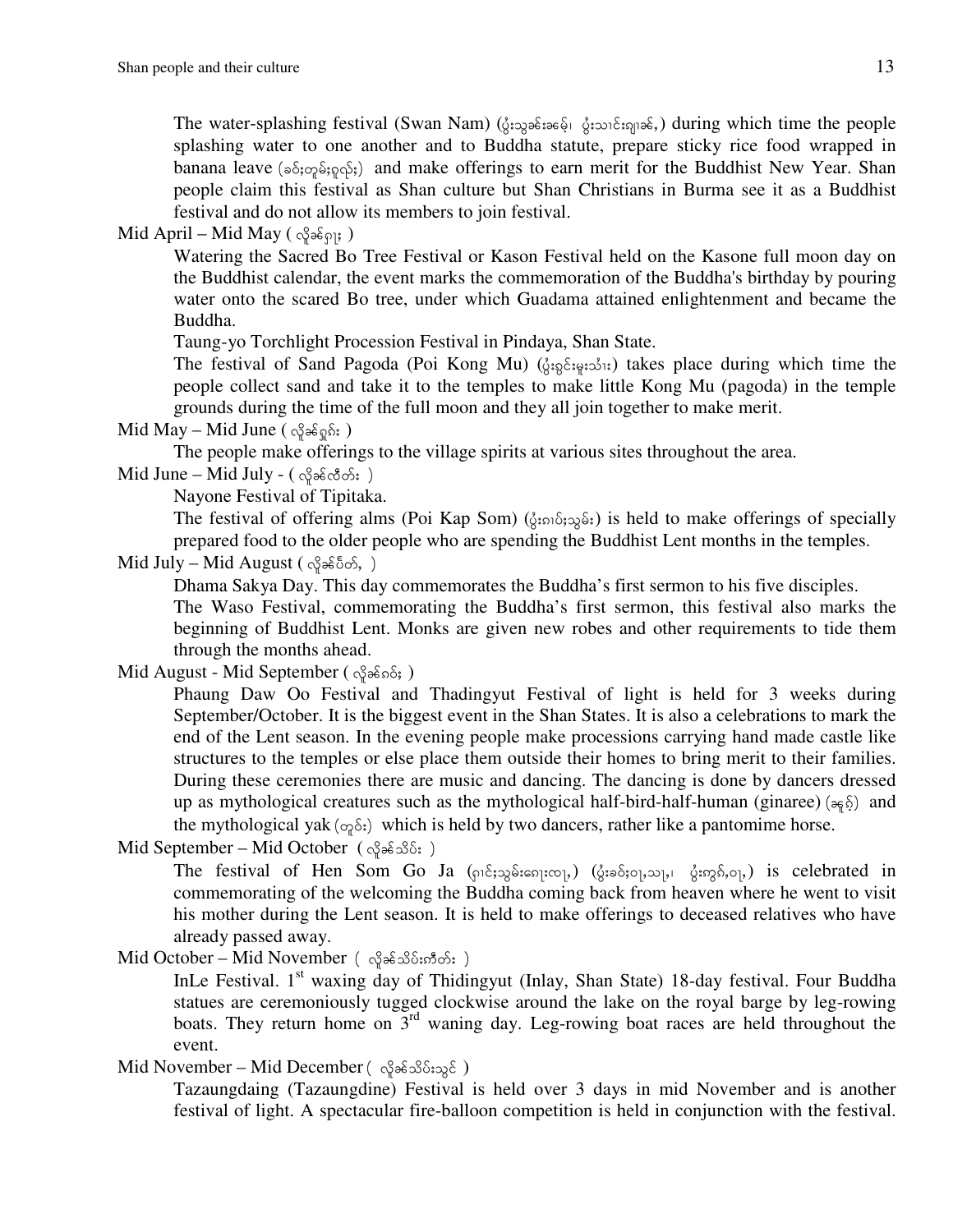$\overline{a}$ 

These huge balloons are made of local Shan paper or rags, and are of different sizes and shapes, some human, some animal, some just fanciful products of imagination.

#### **Hospitality**

Shan are very hospitable people. They always open the doors of their home to visitors, passerby or strangers. Even though they have never met or known each other before they offer a place to rest or stay for a night or two or even for a week. They believe that taking care of the guest is good deed and can earn great merit. At least the visitors or strangers are offered a cup of cold water or hot green tea when they come into the house. Stranger who has happened to be at home at mealtime is always invited to the table. When a stranger comes after mealtime, the visitor is always asked if he has had his meal. If not yet, the host use to prepare meal for the visitor.

Leslie Milne said, "A poor Buddhist nun whom I thus treated, she was so grateful that for days she supplied me and my servants with vegetables and fruit. Her gratitude also taking embarrassing form of coming to say her prayers – presumably for me – in my bed room when I was dressing."

A small bamboo stand on the side of the road covered with a tiny thatched roof shading water pot is a common scene in Shan village. Women and girls use to fill the water pots with water every day. The water is freely available for passerby. They have been taught that a cup of cold water given to tired and thirsty wayfarers brings much reward in the future life.

#### **Tattooing**

 Tattooing proper had been practiced in most parts of the world though it was rare among populations with the dark skin color and absent from most of China (at least in recent centuries). Various people believed that tattooed designs could provide magical charm, protection against sickness or misfortune. Some considered tattooing could make people having power, free from evil and danger. Some might even think as a beauty. Some tattoo were useful as identity of a person's race, rank, status, or membership in a group. Tattoos had also been found on Egyptian and Nubian mummies dating from about 2000 BC. After the advent of Christianity, tattooing was forbidden in Europe but it persisted in the middle east and in other parts of the world.

 Tattooing was a culture that existed in the Shan for centuries since they were in mainland (China). Shan believed that, because of wars, they were going to be separated from one another and scattered all over the world. In order to be able to recognize one another in the future they started tattooing one another as an identification mark. That's why tattoo can be found on the body of Shan, Tai Ahom, Thai, and Laotians.<sup>25</sup> It is somehow an identification of the Shan race. Whenever people see tattoo on his body he is recognized and accepted as a person belong to Shan race*.* A Shan boy was considered to have reached manhood when he has been tattooed. When a boy reached the age of 11 or 12, the earliest age, a tattoo artist was invited to tattoo his body and limbs with designs of animals, flowers, geometric patterns or the Tai written script.<sup>26</sup>

In the past all male must have tattoo. Without tattoo he was not considered a matured man or brave man but considered as immature and coward. Women did not like a man who had no tattoo. There was a saying, "Yellow leg, get back away from our fields, otherwise our spirit of the field will flee." In those days a man with no tattoo can hardly find a wife. Some tattooed from neck to ankle covering the whole body. Some only had tattoo on arms and small tattoo on the chest and back. The tattooing instrument is a single split needle set in a heavy brass socket or a few needles tightly tied together. No ink but the bile from the gall of bear was used in tattooing the skin. Women seldom

<sup>&</sup>lt;sup>25</sup> History of Tai and Tai Country by Khoe Sean, published by Mok Ko Soi Leng Printing Press, Yangon 1996, p96

<sup>&</sup>lt;sup>26</sup> China's Minority Nationalities edited by Ma Yin, published by Foreign Languages Press, Beijing, 1994 p265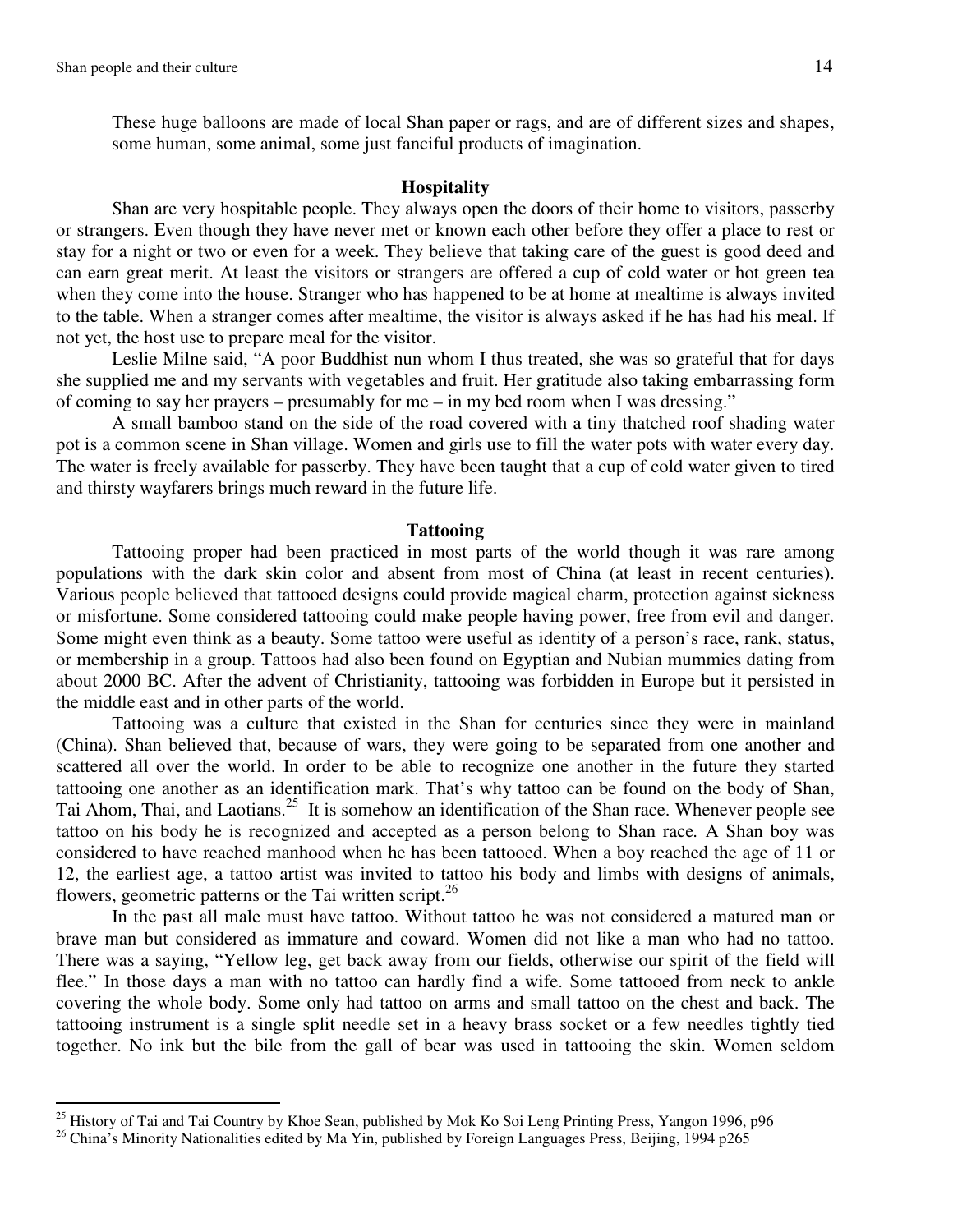tattooed unless they were crossed in love.<sup>27</sup> Tattooing is still practicing now but many young generations have abandoned it.

#### **Sickness and Medicine**

 In the old days traditionally Shan believed that there were ninety-six diseases affecting the body of human. Shan used to blame Phe (spirit) for their sickness and disease. Shan used many herbs as medicines in treating diseases extensively for hundred of years since they use to live in the forest, hill and jungle without knowledge of western medicine. They used to go into the jungle, the field and find the medicinal leaves and roots for treating ailment. Sometimes they spend days in the jungle to find herbs. They had many formulas in making herbal medicine. Some of the animal parts and bones were also used as medicines. They knew how to identify between eatable food and poisonous food. They sometimes made use of poisonous food to create poison in catching wild animals.

 Sometimes the barks of certain trees were boiled and given to the sick as remedy to certain disease. Sometimes bark was pounded between stones and dry powder was used to sprinkle on wounds for healing. Sores and wounds were sometimes bathed with kerosene oil and alcohol. Shan recognized the fact that some diseases might be contagious or infectious and they burned the clothes of any person who had died of such disease. If a serious epidemic occurs in a village the sick were often left to the care of by a few old people and the other inhabitants left their homes and build huts for themselves in the jungle and lived there until they thought the danger was over. If the epidemic had been very severe many died in the village, people deserted their village and rebuilt new village on new site. Epidemics were sometimes thought to be caused by certain bad spirits. Offerings were placed for those bad spirits at the road side to feed them and appease them not to strike the village. A pole with a swivel attached was also erected close to a path so that the demon might be caught as it passed by.

 Massage was a general relief and cure for all complaints and it was as often done with the feet on the back and thigh and with the hands on the neck and arms. For snakebite a string was tightly tied above the wound. After some one had sucked the poison out from the wound, a paste made of pounded spiders was laid upon the bite. They believed it counteracted the poison. Opium was commonly used as local application to relieve pain. The flesh of bats was considered good for asthma but it must be thoroughly cooked. Bones of tigers grounded into powder were given as a tonic to any one recovering from a severe illness to restore strength. The claws of bear were used as charms against sickness. Scraping on the leg or arm with the tusk of a wild boar was considered a cure for stiffness or rheumatism of joints. The claws of tiger or leopard were in great demand for charms to make children brave. The powdered horn of a rhinoceros was one of the most expensive remedies for all diseases. Tiger flesh dried in the sun, powdered, and eaten by small children could prevent them from having fits or convulsions. Tiger's bones soup was good for dropsy, beriberi and other swelling diseases. Shan also used western and Chinese medicines whenever available.

 Some believed that the seat of life changing its position from day to day. It might be in the hand today and tomorrow in the head and the next day in the arm. That was very serious if someone happened to cut his foot when the seat of life was visiting the foot. He was most certain to die. Some healers used to ask the time and date of birth of the sufferer before giving treatment because some treatment depends on the day and the time of the birth of patient. Shan*,* in the past, had no knowledge of surgery. A favorite practice, when all other remedies failed to bring relief, was to puncture the skin of the patient with a hot needle to let out the blood and the evil spirit would leave. It is easy to win confidence of the people if one knows something about medicine and can help the people in illness. <sup>28</sup>

 $^{27}$  Shan at home by Leslie Milne, published by White Lotus Co.; February 2001, p68

<sup>28</sup> Ibid p. xviii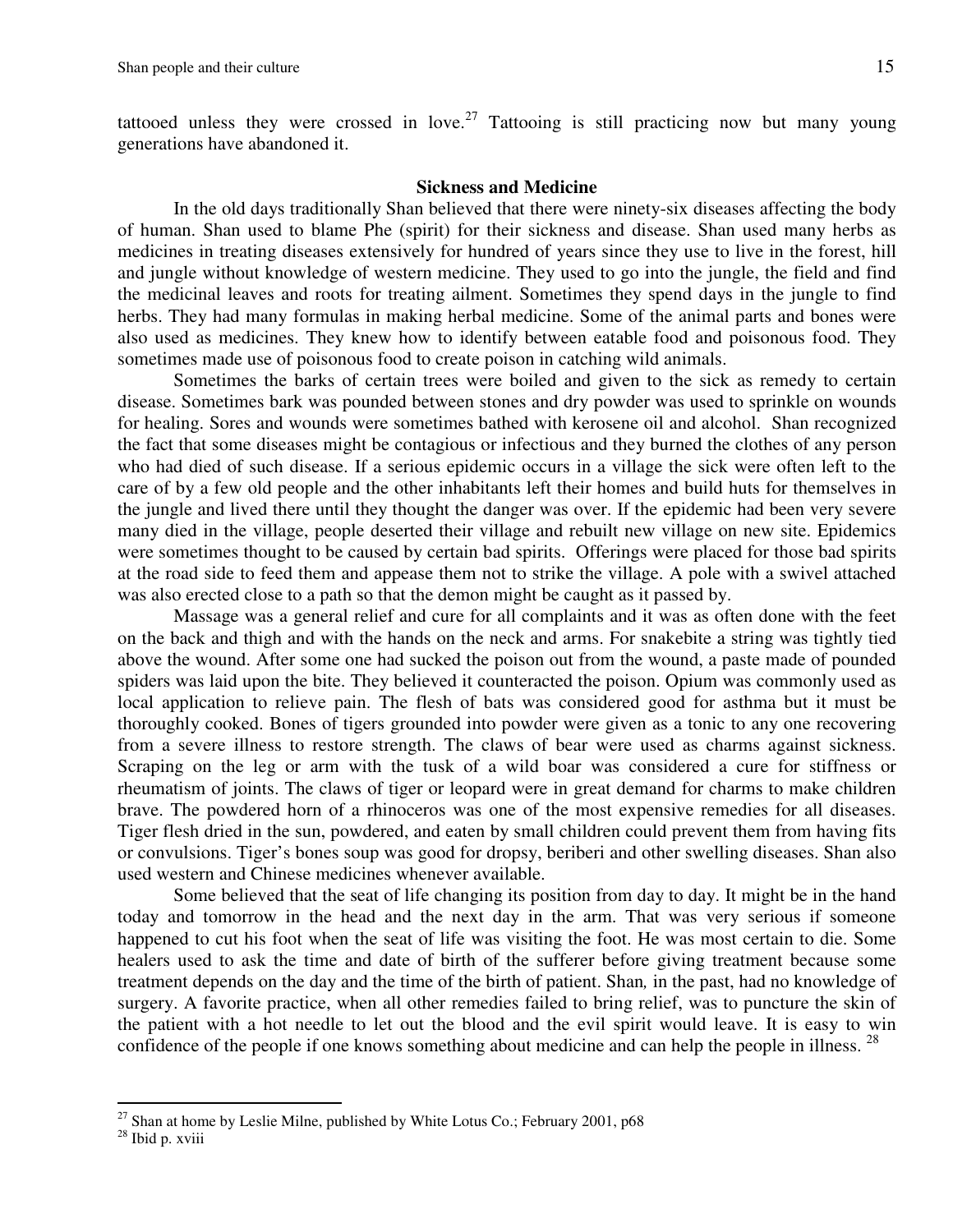#### **Making Covenant**

 In the old days keeping promises was a very serious matter for Shan people. Agreements were sometimes sealed in a curious manner. One custom of keeping or making promise was "drinking water of faithfulness." The promise was repeated verbally over water, which was stirred with a dagger or the point of a sword and the water was then drunk, half by one man and half by the other, both calling on heaven and earth to witness the agreement. Another way was by writing an agreement, and then burn it and the ashes were sprinkled on water and each man swallowed half, saying before he drinks, "May I become very ill or die in a violent death if I do not hold good this writing." A common oath was, "May I become a beast in my next life"<sup>29</sup> They use to swear to sky or pit when making verbal promise.

#### **Cultivation and Farming**

Shan people like living on high plateau and places where there are plenty of water. Farming was their main occupation. Rice was the staple food. Shan used buffalos in ploughing rice field and used cows in pulling the cart. Before starting farming a stone of the spirit was place in the middle of the field until harvest time. After harvest a small portion of the crops was offered to the stone and then stone was brought back home. In the old days, rice grown by family was for family consumption only. However nowadays farmers are making money by selling rice from their field. They kept the rice enough for their family for the whole year before another harvest. Apart from growing rice Shan also grew vegetables and fruits.

 Life began early in Shan village. The women rose up at cockcrow early morning before dawn to prepare the rice for the morning meal. The thud, thud, thud sound of pounding paddy in the kitchen about five o'clock in the morning was just like a sound that makes a wonderful alarm clock for the whole village. The men folks rose up a little later. They ate breakfast, took tools and departed from the house for the whole day work in the field or jungle and returned home at sunset. They paddock the buffaloes or cows they had tended the whole day in lower ground of the house, took bath, ate their evening meal, and retired to bed or puffing tobacco and drinking a cup of green tea or alcohol, talking and chatting round the flickering fire for a while before going to bed. They used to talk about the buffaloes, cows, or water in the field. Economic or politic were not common topics. They cooked late and ate late in the evening. Usually dinner time started at 9 PM and finished at 10 PM.

#### **Method of Farming**

Tai people group was the first in history to plant rice and use a furrow to plough.<sup>30</sup> The seeds of rice are first of all soaked in water until it sprouts and then sown in small nurseries previously prepared by ploughing. At the end of thirty days they were pulled out from the soil with the root attached and transplanted into the field, which was previously ploughed and filled with water. The seedlings were set one foot apart in straight lines. It's back aching work to bend down and plant the plants all day long in the field but impromptu folk songs sung by planters helped them pass the time and pain. Sometimes it became enjoyable moment.

 Both men and women helped in planting. They worked all morning till sunset with a short break for meal during the day. They wore big hats usually made of bamboo cover, was tied tightly under their chin to prevent from falling off the head. The big hat acted as umbrella and protect their head and body from the sun and rain. Some covered their back with a coat made of leaves to protect them from the rain. They did not stop working even though it was raining. They wrapped their lunch from home in banana leave and brought it to the field. They ate cold meal without reheating. Planting time usually ended in July. In November the waving grains turned golden as it was ripen and ready for harvest. The

<sup>&</sup>lt;sup>29</sup> Shan at home by Leslie Milne, published by White Lotus Co.; February 2001, p146

<sup>30</sup>http://www.travelchinaguide.com/intro/nationality/Dai/ March 29, 2006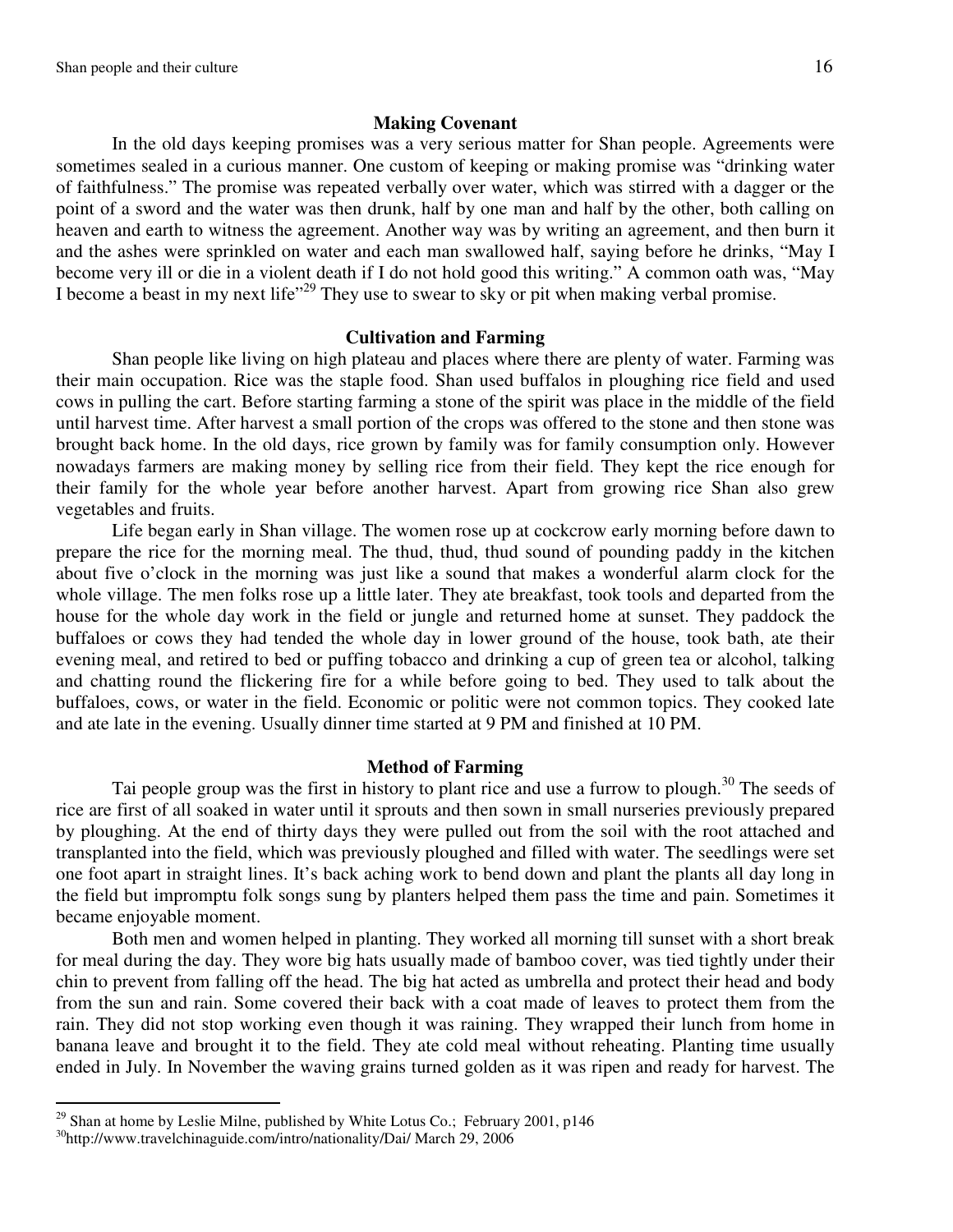l

most enjoyable time was harvest time. The reaping began in November or even as late as December. The grains were cut by sickle and the swathes were tied together to make sheaves. The sheaves were then heaped up to make the large stacks. After reaping was over the sheaves were left in stacks for two or three weeks before threshing. Threshing was usually done by hands but if there was a large quantity it was thrashed by buffaloes by stamping round and round through the paddy as it lied in heaps on the threshing floor covered with bamboo mat. After thrashing the oxen carried the grain from the field to the village in large baskets, two baskets on each ox. Paddy was stored in big bamboo baskets, which were seven or eight feet high, tightly plastered inside and outside with clay to prevent from insects and rats. The rice of the first ears that were threshed was cooked by steaming and carried to the monastery and offered to the monks as an offering.

 Empty rice fields after harvest were used again for planting either sugarcane or paddy. Shan also cultivate various spices and seasonings such as onions, garlic, lemon grass, white and black pepper, fennel, basil, chilies, coriander, horseradish, roselle, parsley and mint. Shan also raise pigs, cattle, poultry, ducks and elephants. Hunting is another traditional activity for the Shan with crossbows, snares, bamboo traps, stone slings or gun.

#### **Handicrafts**

Shan are skillful in handy craft especially in gold, silver, metal, ivory and weaving. With migration moving southwards to their present locations in Burma, Thailand, Laos and Vietnam they added some forms of Khmer and Indian influence to their own traditional inventory. Therefore, Tai textiles fall into two groups; original and supplemental textiles. The former grouping includes clothing, decorative, religious and utilitarian textiles. Besides skill in silk weaving, Tai are also excellent basket weavers using strings of bamboo. A wide range of containers, baskets and traps of different sizes for different purposes are produced.<sup>31</sup>

#### **Food**

 The main food of Shan is rice. Shan people like sticky rice and all kind of cakes made of sticky rice. There are many verity of sticky rice cake such as Kao Boak ( $\delta$ ; $\delta$ ; $\delta$ ), Kao Kep ( $\delta$ ; $\delta$ ; $\delta$ ), Kao Bong  $p(s_0, s_0; \delta; \chi_0)$ , Kao Lum Mok (sof;conθgs), Kao Dum Kao (sof;σρθ;ροδ;), Kao Soi (sof;33;), Kao Sian (sof;35θε;), Kao  $M$ uong ( $\delta$ ; $\varphi$ င်;), Kao Moon Ho ( $\delta$ ; $\varphi$ ခင်း $\varphi$ င်,) Kao Dum ( $\delta$ ; $\varphi$ ှမ်;) etc.

Other favorite foods for Shan are; Toa Noa (Soya bean) ( $\infty$  $\delta$ , $\infty$  $\delta$ ;), Toa Fu Phet (spicy Toa Fu)  $(\infty, \infty)$ , Phak Soum (Pickled leaves) (ၾေးသူမ်း), Phak Kat Saw (stew mustard leaves) (ၾေးကတ်,တျေး), Lo (Bamboo shoot) ( $\varphi$ ,  $\delta$ ), Phak Keng (boiled leaves) ( $\varphi$   $\delta$ ; $\delta$ ), Phak Kam (pea plant) ( $\varphi$  $\delta$ ; $\varphi$ ;), Bak  $(Pumkin)$  ( $\delta$ ), Dean (Cucumber) ( $\delta$ ), Pa Heng (Dry fish) ( $\delta$ <sub>1</sub> $\delta$ ), Noua Heng (Dry beaf) ( $\delta$  $\delta$  $\delta$  $\delta$ ), Mixed vegetable ( $\infty$ <sub>j</sub>), Eatable tree leaves ( $\infty$ s<sub>i</sub>), Nam Pit (Pounded eggplant in chilli pepper) (<sub>ag</sub>es), Noe Sa (meat-salad)  $(a_0^2\delta_0\omega_B)$ , Pa Soum (sour-fish) ( $o_1\omega_B\delta_i$ ) kong Soum (Sour prawn) ( $o_1\delta_i\omega_B\delta_i$ ), Noe Soum (Sour meat) ( $\partial_6 \partial_2 \partial_2 \partial_3$ ;), Pa Zi (BBQ fish) ( $\partial_1 \partial_2 \partial_3$ ), Noe Zi (BBQ meat) ( $\partial_6 \partial_5 \partial_3$ ), Pa Moke (Baked fish)  $(\circ \otimes \hat{\mathfrak{h}})$ , Bamboo-worm  $(\circ \hat{\mathfrak{e}};\hat{\mathfrak{e}})$  and other eatable larva are also Shan favorite food. Shan do not like oily food. Shan like drinking tea (green-tea). All visitors were offered green tea at any occasion. Drinking alcohol is not a Shan culture but they use to drink during eating meal, at festival and celebration. Sour and spicy foods are also Shan favorite.

Elderly Shan, male and female alike, were found of chewing betel leave. The reason of chewing betel leaves was that they believed betel leave could make a person speak well, weightily, respectfully and effectively. Before chewing it they had to break away both ends of the betel leave because they believed that there was a spirit watching over betel leave.

 $31$  Tai Groups of Thailand by Joachim Schliesinger, published White Lotus Press, 2001, Vol 1, p118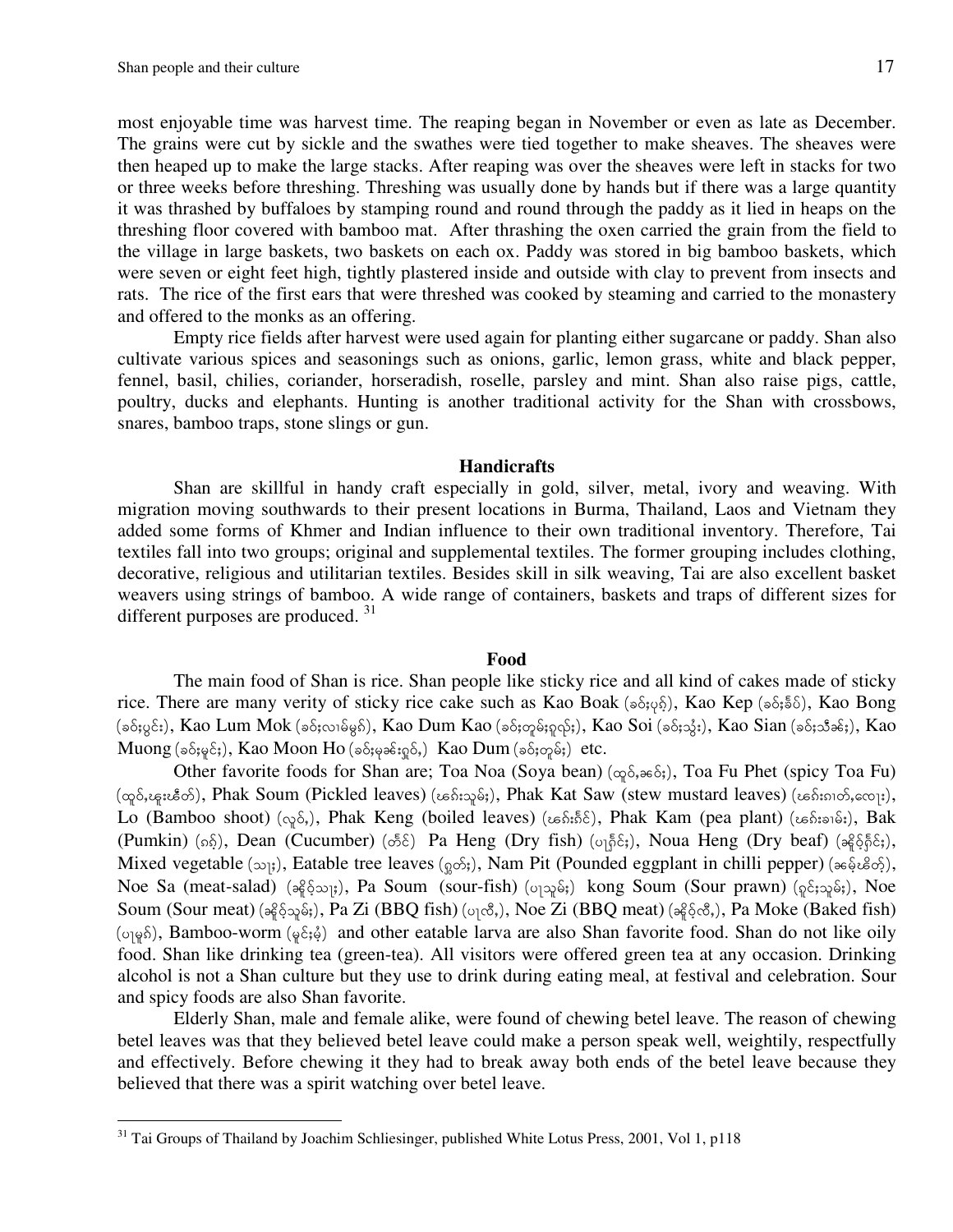#### **Cooking**

Tai have a typical common methods in cooking such as; Cook with boiling water in opened pot  $(\xi \xi)$  acq;) Cook meat or vegetable in a covered big pot  $(\omega_0, \delta)$ Cook meat or vegetable in a covered small pot  $(\infty, \S)$ Mixed salad with any condiment by chopping up uncooked food and mixing it with meat as the main  $ingredient (p\delta_j \epsilon \omega_j \omega_j)$ Cooked by baking under the hot charcoal or ashes (คุธ์มฤรร์มเอ็ย์;) Cook in a bamboo place in the fire.  $(\infty)$ Cooked by steam  $(\partial \xi \xi)$ Prepared dishes by pounding  $(\infty)$ <sub>iag</sub>  $\hat{\delta}$ <sub>i</sub>, $\hat{\delta}$ <sub>2</sub>, Prepared by keeping it sour or fermented ( $\oint$ ειωδ $\delta$ ε) Roasted on the fire or barbecued  $(\mathfrak{G}, \mathfrak{g})$ Cook without any thing added  $(\varphi_{\beta} \hat{\mathfrak{s}})$ Cooked by frying  $(\frac{1}{2} \delta_{\frac{1}{2}} \cos \delta_{\frac{1}{2}})$ Stew food, cook slowly and long on medium heat, simmer ( $\delta \xi$ ) Soaked in liquid and eat  $(\epsilon_{\infty})$ Dip in liquid and eat  $(\infty \, \delta)$ Mixed, knead together with any condiment, commonly with sour vinegar, and eat( $\varphi$ ) Keep in cold condition and allow it to become solid or coagulated and eat  $(\varphi \xi)$ 

#### **Dress and Costume**

 Knitting and weaving are the skill of Shan since 2000 years ago. They knitted and weaved their own clothes and made cloths. The original unique Tai style, its designs, patterns and technical skill were seen in the clothing originally consisting of a woman's skirt called "sint" ( $\Im$  $\delta$  $\delta$ ;) and man's loincloth, hip wrapper long trouser. Shan trousers are very wide and often they are made with the seat so near the ankles that they look like a shirt. The national dress of the Shan is a little bit different among the Shan living in different areas. They use to wear it on special occasion like Shan national day, ceremonial and festival time. The traditional woman sint is made up of three bands, a waistband  $(\varphi_0 \circ \varphi_3 \circ \varphi_5)$  and lower border ( $\varphi_1 \circ \varphi_5 \circ \varphi_5$ ), joined at waistband, mostly woven separately and patterned with different motifs. The body of sint has the broadest weft dimension. Traditionally, women wear tight-sleeved short dresses and sint. Unmarried young ladies use to wear flowers in their hair and dress in colorful shiny dress. The elder women wear a dark-blue skirt and black turban. Many women wear a silk girdle around their waists and wind their long hair into a bun at the back of their head, fixing it with a single beautiful crescent-moon-shaped comb. Men wear collarless tight-sleeved short jackets, with the opening at the front and long baggy trousers in light brown color. They wind white or yellow turban around their head. Men used to wear head-dress (turban), a bag sling on the shoulder and a sword on the other shoulder all the time. The Shan were famous for their gold and silver chased work. Beautifully designed gold and silver ornaments, bracelets, necklaces, and jewel-headed cylinders in their earlaps were worn by the wealthier classes. Nowadays many Shan become more Burmanized and wear Burmese longyi. They wear their national costume at special occasion only.

#### **Martial Art**

Martial art  $(\delta_0, \delta_0, \delta_0)$  is also one of Shan cultures. Most of the young men learn martial art from their expert master. Parents encourage children to learn Shan martial art in sword, rod, rope and hands for self-defense but military government prohibits it. Old people who have learned the art used to pass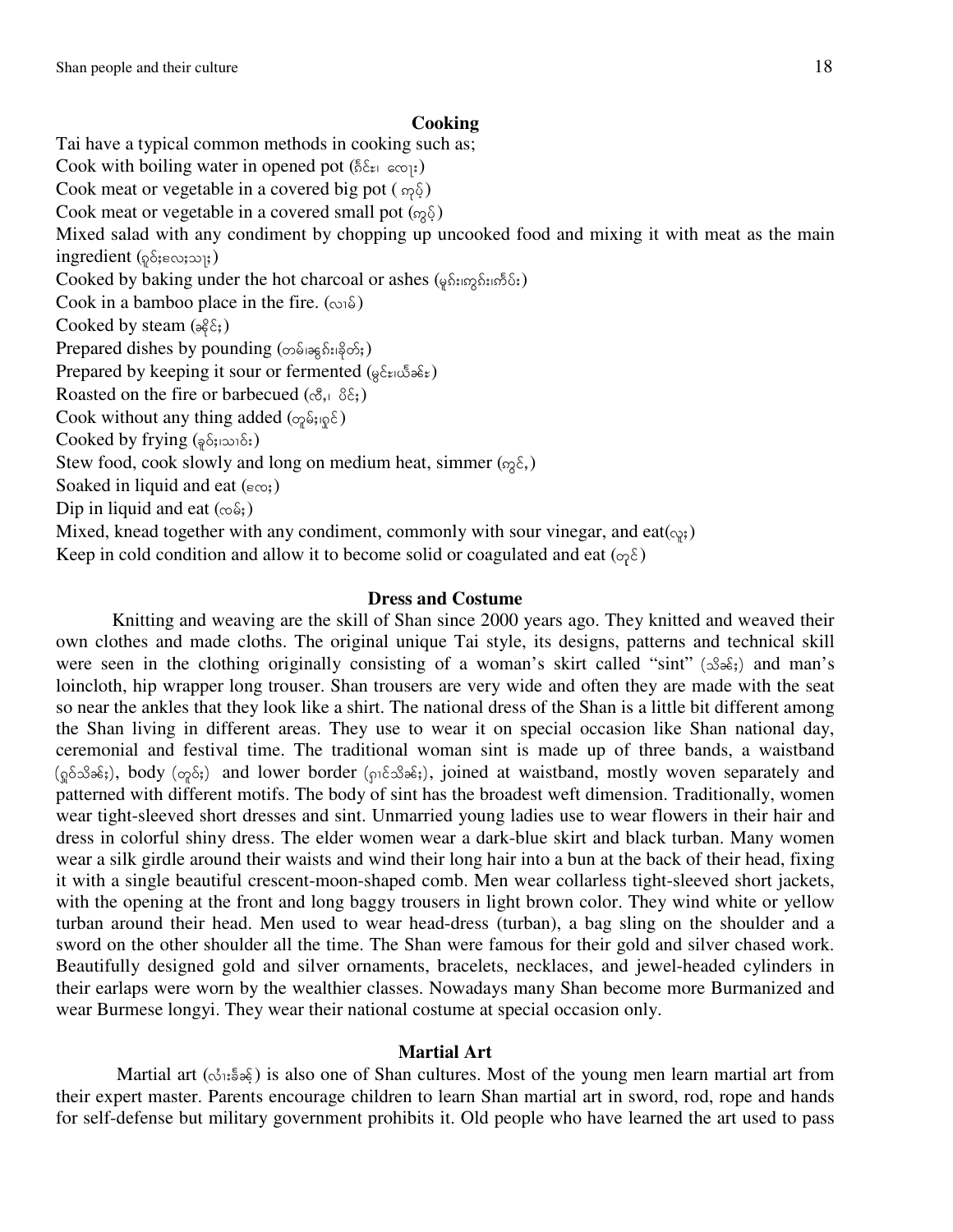on to younger generation secretly. Shan martial art is not for offensive but for self-defense purpose. Many modern young men do not know Shan martial art anymore because of suppression and lack of trainer-master. Some masters were persecuted for teaching martial art to young people. Some people learned secretly at night in the dark either under small gasoline lamp or moonlight fearing of being seen and arrested by authority. The master usually did not teach all the methods and secret of the art to the learners. They used to keep at least one skill without giving to the learners for fearing that the learners would rebel against them or attack them. Shan martial art was very similar to Chinese martial art Wu Su. Men use to dance and show of their martial art skill during festive celebration.

#### **Use of Bamboo**

 Shan use bamboo very extensively. There are more than one hundred species of bamboo in Shanland. Bamboos are grown naturally in the forest and easily available. It is very useful in daily life of Shan. From the skin to the inner most part of the bamboo nothing was left wasted. A house could be built without a single nail but all from bamboo. No less than one hundred things can be made from bamboo. For instance; water jar, rice bowl, cooking utensils, basket, boxes, storage burns, arrow, bow, fishing rod, snare, robe, wall, written pad, cutting, spear, trap, boat, bridge etc. Woods are also used in building houses but it is more expensive and many people cannot afford it. Slips of bamboo twisted into string are used in fastening things. Wooden nails are used in fixing poles.

Shan are very particular when cutting bamboo. A propitious day is chosen, and the bamboos are cut on a waning moon. When they carry bamboo from the jungle to the village they always carry it with the root-end facing the jungle so that any evil spirit, which possibly dwells in the bamboo, will be able to make good escape from the bamboo before reaching the village. On an average a Shan house built with bamboo can last ten years but the thatch roof needs to be replaced every two years. Bamboo is never used as firewood unless it has been splintered to small pieces or powder and dried up.

#### **Shan House**

 Villagers and neighbors use to help one another in building a house. It was a very common practice. It showed unity, community spirit, love and concern to one another. No pay was given but meals were offered to those who helped build the house. Normally it took only a few days to build a house by the whole village. Shan did not build their house casually. They asked time and day of the birth of the owner (year is not important) and choose the right day and time to start building the house. They believed if the house were built on the wrong day, not in accordance with the birth of the owner, it would give the residents many problems, troubles and even calamities. If the builder was going to build contrary to the day of the birth of the owner, more sacrifices had to be offered to the spirits to content the spirits before building a house.<sup>32</sup>

It had a peculiar of regularity and neatness. The ends of the Shan houses invariably facing north and south and the edges of the roofs, leaf or thatch were being accurately trimmed.<sup>33</sup> Typical Shan house had two storeys built of bamboo with thatch roof or leaves of teak. The wall, the floor, the pillar, table, chair and everything in the house were usually made of bamboo. Long grasses were naturally grown on the hillside in the forest. Such long dry grasses called thatch  $(s_{\mathbb{R}})$  were used in roofing the house. Upper storey of the house was fenced with bamboo wall. There were bedrooms walled with bamboo and a fireplace made of clay put in the middle of the sitting room. The flooring of the upper storey of the house was also made of bamboo, supported by posts forked at the top to carry the floor beams on which rest the bamboo joints for supporting the planking. The upper floor was built about six

 $32$  Shan at home by Leslie Milne, published by White Lotus Co.; February 2001, p. xiv

<sup>&</sup>lt;sup>33</sup> A Thousand Miles on an Elephant in Shan States by Holt Samuel Hallett, published by W. Blackwood and sons, 1890, p31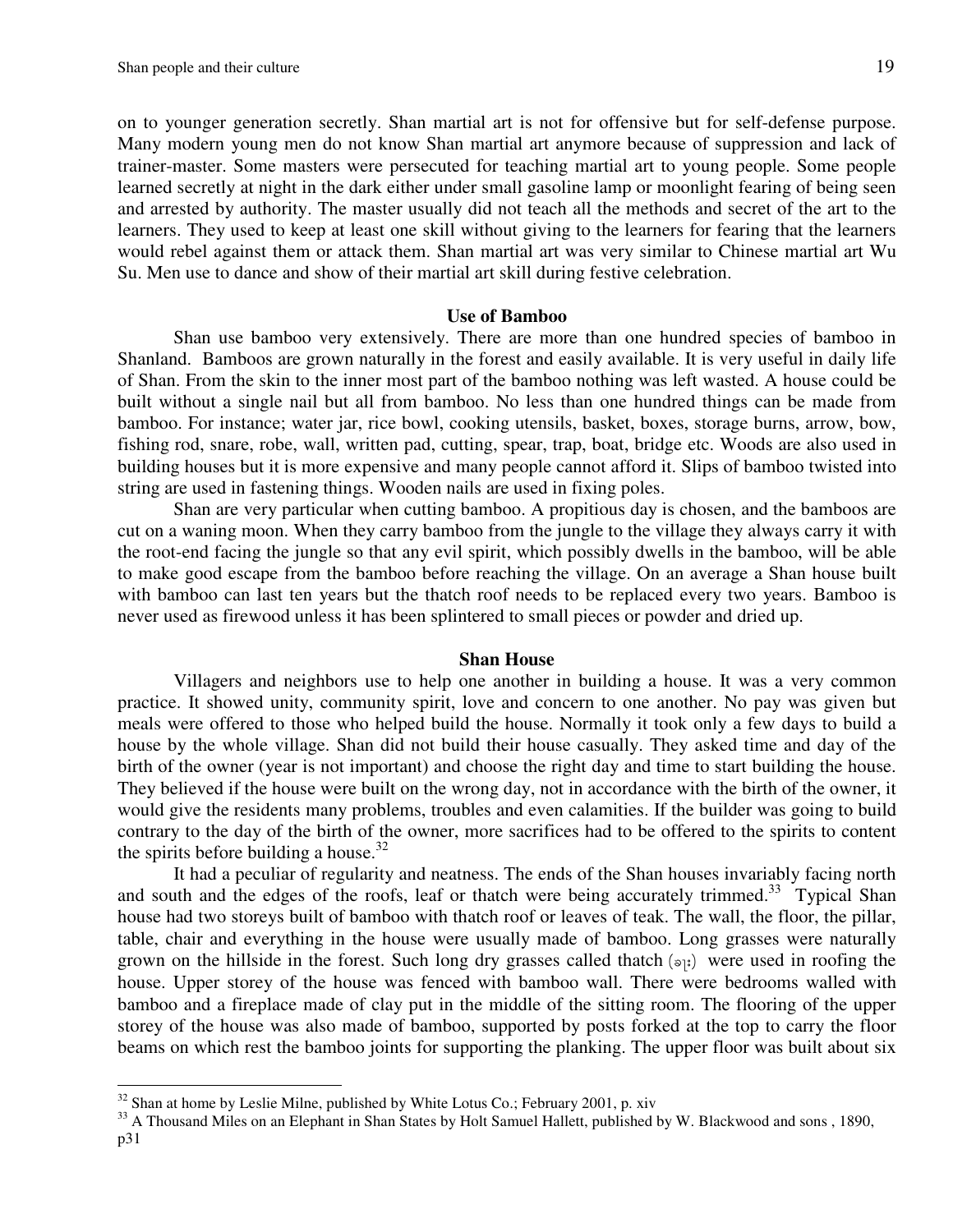$\overline{a}$ 

feet off the ground to avoid the ravages of white ants. The interior was divided into two, a living room and a bedroom, with an open veranda in front particularly shaded by a fan-shaped roof, and reached by rickety steps set about eighteen inches apart. The floor and the walls were made of plaited bamboo. There was no chimney and the smoke found its way out through cracks in the bamboo wall or thatched roof.

 Mats and cushions, pillows and blankets were usually piled up in a corner at day time and set up on the floor at night to sleep. Simple mat made of fine strips of bamboo or of a species of rush served as mattresses in summer and were replaced by home made cotton mattresses in the colder months. The posts of the walls were arranged in sets of three, five or seven as odd numbers bring luck. The post that was believed to be occupied by the spirits "Phe"  $(\&)$  was on the east side next to the corner post nearest the door. The guardian spirits of the house were supposed to occupy the portion of this post above the floor, malignant or evil spirits.<sup>34</sup> The spaces between each set of posts had specific names. The door of the house and the verandah was almost always at the south end. Some may put a charm on top of the main door to prevent entry of evil spirit. The lower part of the house was open, no wall, but pillars exposed to tie up cows or water buffalos. Animals such as buffalo, cow, pig and chicken were placed under the house in the lower storey. Shan had the most amazing belief that buffaloes tied up for the night beneath the house was good for the protection against mosquitoes because mosquitoes were attracted to the buffaloes rather than the inmates of the house. Lower compartment was also used as storage compartment for wood, rice or tobacco leaves. There was a step from ground to up stair ascending to verandah. Verandah was very useful for the family. They could sit and relax, had a meeting, dry up the clothes, doing washing, combing hair or even taking a bath on verandah.

Shan used to have home dedication ceremony before moving into the new house. No one was allowed to live in the house before dedication. It was a celebration and a feast. Monks and elders were invited to say blessing and neighbors and friends were invited to celebrate with meal. At the same time people carried blankets, pillows, mats and other household things to the new house. When the owner of the house arrived to take possession he was welcomed by an old man, who said, "May your home be free from all misfortunes, may you never have anxiety or sickness, may no danger come near you and may your life be full of happiness." After new home dedication, the fire was lit in the entrance room and it was not allowed to go out for seven days and seven nights. There was a high shelves built in the sitting room called "God's Shelf." Nothing except the Buddhist scripture, Buddha idol and flower's pots were allowed to put on the shelf. Those who did not have Buddha idol put the picture of the monk or pagoda instead.

#### **Newborn and Naming a Child**

 In the old days Shan women bore the child by themselves through natural process since there was no hospital. The mother or a wise woman (untrained but experienced midwife) used to give the necessary help at an infant's birth. If labor was slow and difficult the helper gently massage the abdomen to assist delivery and warm water was given to the mother to drink. The warm water was not heated on the fire in the usual way but by dropping hot stones into it. This method of boiling the water was never done in normal circumstances unless the water was to be used for medicinal purposes. The umbilical cord of the baby was severed by a piece of newly cut bamboo skin, which had been sharpened for cutting. During the birth the husband did not stay in the room. He was, however, closed at hand to take care of placenta and umbilical cord after birth. The father first washed placenta and umbilical cord gently, then rolled them in a banana leaf, placed them with care in a deep hole, which he had been just dug under the steps of the house and buried the placenta under the earth. It was believed that by doing

<sup>&</sup>lt;sup>34</sup> A Thousand Miles on an Elephant in Shan States by Holt Samuel Hallett, published by W. Blackwood and sons, 1890, p82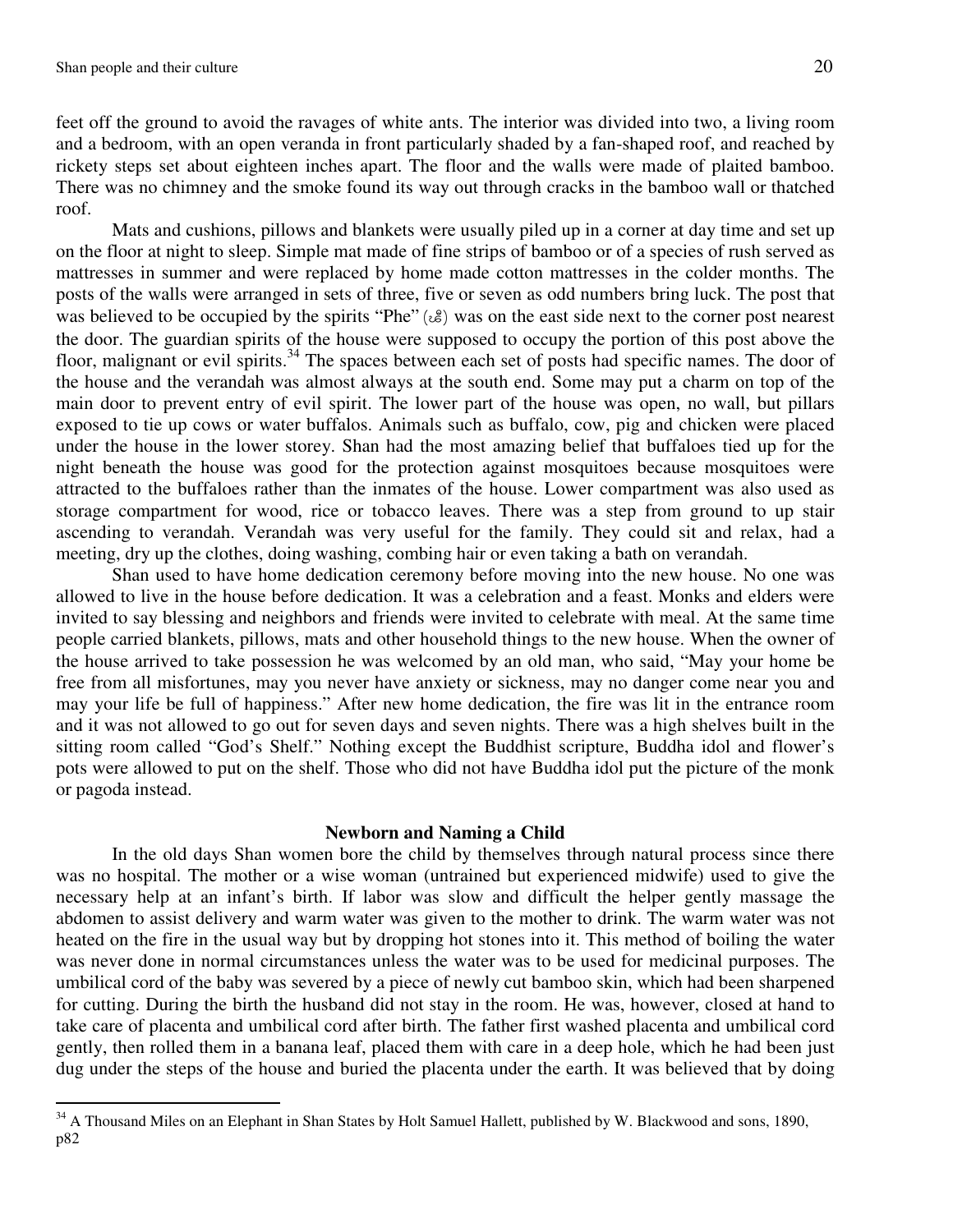this way it was very important for the future health and happiness of the child. It was also important that the father should wear a smiling face while he was digging the hole and depositing the banana leaf and its contents. If he, at that time, looked angry, the child would be cursed with a bad temper when grew up. Burying the afterbirth under the steps of the house was also believed to bring more children to the family. If a child was born with the umbilical cord rounded his neck it was considered a sign of great good fortune. They believed that a baby that was born with moles on any part of the body except under the eye was thought lucky. It was considered fortunate to be born with two thumbs on the same hand. After the child was born the father and mother sleep in separate rooms for two to three months. A boy would bring more gladness into the family than a girl, as all Shan believed that a man stands on a higher stage of existence than woman.<sup>35</sup>

 The mother washed baby every day with clean and warm water, nursed the baby carefully and breast-feed the baby every time when the baby cried. There was no set time for baby feeding. A newborn child was usually given name when a child was one month old. It was a ceremony with eating, singing, dancing and also blessing. The parents made a feast and invited their friends to be present. The food was cooked by the wise woman or helper who helped the mother when baby was born since the mother was not allowed to cook during one month of maternity period. When the guests arrived they went first to a large earthenware pot, which was filled with fresh water and into it they dropped their presents, usually a silver coin, sometimes rupees and even gold. Then they made nice little speeches to the parents saying, "May you live to see his children's children and may his merit be greater than ten hundred thousand moons and suns." When all the guests had arrived and all the presents had been dropped into the pot the water from it was poured over the baby. The wise woman put the money into the child's hands saying, "Now you are a full month old, may you be healthy and happy and free from the ninety-six diseases." Then the mother washed the hands of the wise woman and the baby was ready to receive the name. An old man or woman wound a white thread seven times round the child's wrist and told him the name that had been chosen for him. It was believed that a white thread keeps baby safe from evil spirits. Seven was a lucky number. The coins given to the child were pierced and hung on a silver chain, which baby wore around his neck till he/she was six or seven years old. If the coins were too many for the chain some of them were given to silversmith who made them into anklets or bracelets for the child to wear. The first hair, which was cut off, was very carefully kept. It was put into a little bag and hung round the neck of the baby as a sure charm to prevent him from crying in the middle of the night. If the child was ill, the bag with the cut hair was soaked in water and the water from it was used to wash baby's little body or he might have to drink it as a soothing draught.<sup>36</sup>

 If a woman was not able to have a child because of barren she was a deplorable state. It showed that either husband or wife or both had been sadly lacking in merit in previous lives. Shan were baby lovers. Cruelty to infant or children was rare. Infanticide in any form was practically unknown.<sup>37</sup>

#### **Maternity Period**

 After giving birth, mother had to stay in the room with the baby for one month without leaving the room. She must dress up herself with warm clothes from head to toe to prevent from exposing to cold. A man usually did not go into the room within the first month after delivery because they believed that a man may loose his "spiritual power" if he went into the room who had just given birth to a baby. Mother of the baby was expected not to do any domestic work for thirty days. She did not even cook for her own meal. She was considered unclean during the month. Her mother or sister or other people

<sup>&</sup>lt;sup>35</sup> Shan at home by Leslie Milne, published by White Lotus Co.; February 2001, p31

<sup>36</sup> Ibid pp36-37

 $37$  Ibid p $31$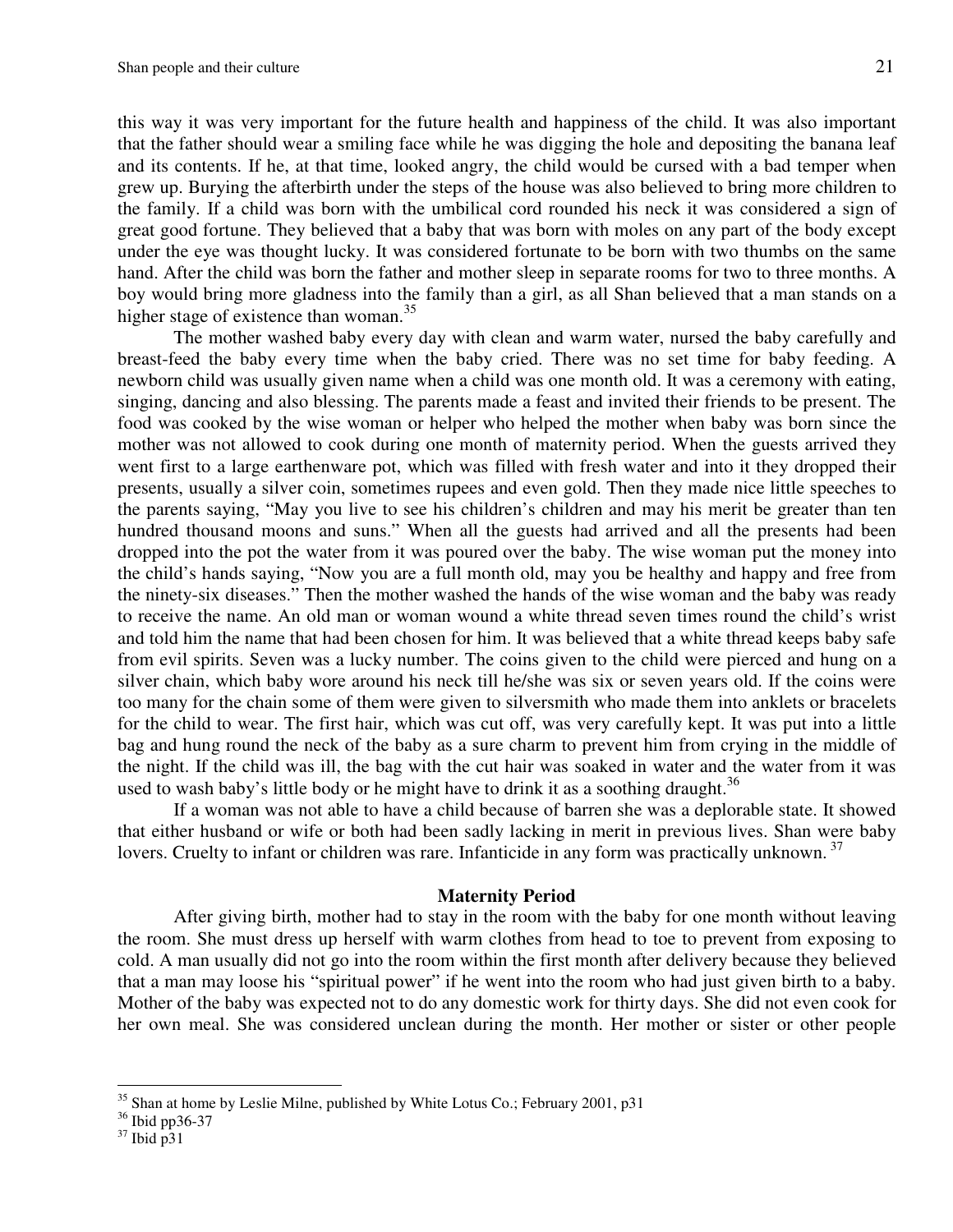cooked for her and her husband. Shan woman who had many children seldom looked old and wrinkled because of quiet and rest time for one month after giving birth.<sup>38</sup>

 Mother was given plenty of boiled vegetable and egg during maternity period believing that she could produce more and healthy milk for the baby. A great ceremonial washing must be done for purification after one month. The process of purification was as follows:

The mother and father, the baby, wise woman and friend who helped delivered the baby, together went to a running stream. First the mother bathed herself from head to toe, standing in water, she washed her long hair for the first time in one month carefully and thoroughly. Then she washed her baby and poured water over the hair of her husband and the wise woman. Now she was purified and considered clean and may offer bananas and rice to the monastery and resume her normal household duties again.

#### **Shan Name**

 The name could be any name given by the parents or the elder as they desired. They do not have family surname. Sometimes the date and time of birth were taken into consideration in giving name. The name could be completely different from parents' name. For instance, the father's name is Kham Zet and the mother's name is Seng Li. The child name can be Yuet Ngen. Yuet Ngen is the real name. Apart from the real name a person may have a prefix before the real name.

The prefix can be the followings depend on position, class, age, etc.

 $Sao (\infty \delta_i)$ , Khun ( $\varphi \delta_i$ ), Nang ( $\varphi \delta_i$ ;), Sai ( $\phi \delta_i$ ;), Maung ( $\varphi \delta_i$ ), Saya ( $\bar{\omega}_i$ ), Kein ( $\delta \delta_i$ ;), Lone ( $\varphi \delta_i$ ;), Paw ( $\omega_i$ ;), Mae ( $\varepsilon \omega$ ;), Pa ( $\omega$ <sub>j</sub>;), Nei ( $\varepsilon$  $\delta$ <sub>j</sub>;), Ya ( $\omega$ <sub>j</sub> $\varepsilon$ ), Nong ( $\omega$ <sub>5</sub> $\xi$ ), Pi ( $\delta$ <sub>j</sub>), Pu ( $\varphi$ <sub>i</sub>), etc.

For example;

l

"Kham Zet" is a real name.

"*Sao* Kham Zet" indicates that he is from a royal family.

"*Khun* Kham Zet" also indicates that he is from royal family.

"*Nang* Seng Kio" indicates that Seng Kio is a woman from royal family. However in modern time Nang is commonly used in the name of the ladies just to indicate that she is from Shan race, not necessarily from royal family. Nang can be assumed as racial surname for Shan girls.

"*Sai* Kham Zet" indicates that he is adult young person from Shan race. Sai can be assumed as racial surname for adult boys. It sometimes also means elder brother.

"*Maung*" is a common prefix Burmese name meaning young man. Since Shan has become more Burmanized the use of Burmese prefix is quite common.

"*Saya* Kham Zet" means Kham Zet is a teacher.

"*Kein* Kham Zet" means Kham Zet is an adult and respected person.

"*Lone* Kham Zet" means Kham Zet is an elderly person.

"*Paw* Kham Zet" means Kham Zet is respected as a father.

"*Mae* Kham Zet" means Kham Zet is a lady and also respectfully as a mother.

"*Pa* Kham Zet" means Kham Zet is an elderly mother.

"*Nei* Kham Zet" also means Kham Zet is old lady.

"*Ya* Kham Zet" means Kham Zet is an old lady.

"*Nong Sai*" means younger brother and "*Nong Ying*" means younger sister.

"*Pi Sai*" means elder brother and "*Pi Nang*" means elder sister.

"*Pu* Kham Zet" means Kham Zet is an old man.

"*Khu* Kham Zet" means Kham Zet is an expert.

Almost all the name of the Shan people has the meaning. Many Shan male use to have the name in precious metal such as Seng ( $5\delta$ ) (diamond), Kham ( $\delta\delta$ ;) (gold), Ngein ( $\delta\delta$ ;) (silver) and the high

<sup>&</sup>lt;sup>38</sup> Shan at home by Leslie Milne, published by White Lotus Co.; February 2001, p34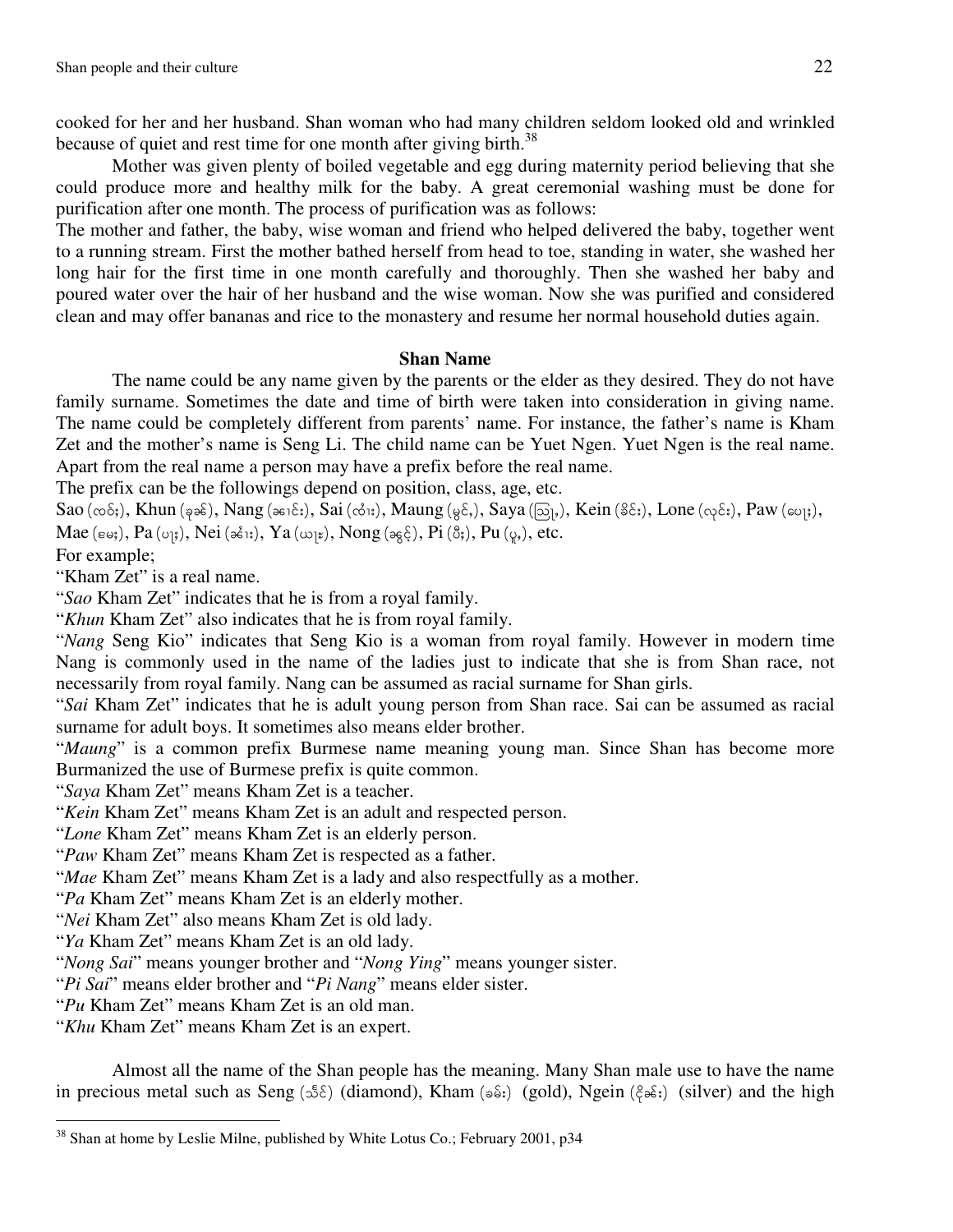$\overline{a}$ 

things like Sun ( $\circ\hat{\sigma}$ s:) (Wan), Leaun ( $\circ\hat{\sigma}$ ss;) (moon), Lao ( $\circ\circ\hat{\sigma}$ ) (star), etc. Shan seldom change their names in normal circumstances. Some Shan young men may change their names after their monk-hood with the prefix " $\text{Hsang}$ " ( $\infty$  $\delta$ ; $\infty$  $\delta$ ; $\infty$  $\delta$ ; $\infty$  $\delta$ ;).

Common traditional name among the Shan were used by serial among siblings.

| As for female;                           |
|------------------------------------------|
| $Ye(\infty)$ (eldest daughter),          |
| $Ee(\mathcal{B}, \mathcal{B})$ (second), |
| Ahm $(m_1\delta)$ (third),               |
| $\operatorname{Ei}(\omega)$ , (fourth),  |
| $O(\omega \delta)$ (fifth),              |
| $Ok$ ( $\eta$ $\delta$ ) (sixth),        |
| $Et$ ( $\delta$ $\delta$ ) (seventh),    |
| Laik $(\delta \xi)$ (eighth),            |
| Lah $(\infty)$ (ninth),                  |
| $Lun(\delta \delta)$ (youngest or last), |
| Koi $(\xi)$ (youngest or last).          |
|                                          |

 In the old days, mother usually pierced baby's ears when she was a few weeks old. A thread, one or two small threads, was first left in the hole. The hole was made larger and larger year by year until a small roll of cloth could be inserted. Later ornament such as silver, gold or ruby earring could be worn.

#### **Education**

 In the old days, education was considered only for boys. Girls were not encouraged to go to school to get education because family either needed their help at home or considered a loss and a waste when a girl got marriage and became house wife. That's why women seldom had education. Girls usually started helping mother doing house works as young as six. Housewife had to stay at home, take care of the children, wash clothes, clean the house and cook for the family. There was a common practice to send young boys to the monastery to learn to read and write Shan and chant Buddhist scriptures, as a form of schooling. Some of them became monks while most of them returned to secular life after a certain period of time in monastery. While staying in monastery the boys had to do all kinds of hard work and the villagers had to bear all the financial burden of the monastery.<sup>39</sup> There was a Buddhist monastery in almost all villages. In the past Shan could only learn basic education from monastery. Christian missionaries later provided better and higher education in mission schools. Nowadays, boys and girls alike are competing in higher education because people understand the value of education. Some of the Shan are highly educated locally and abroad. But regretfully many Shan do not know how to read and write their own literature because they do have opportunity of learning at school. Teaching Shan at government schools is not allowed. There are no more mission schools, private schools in Burma since 1963. All private schools were nationalized by Burmese Military Government.

 A Buddhist writer claimed, "Teaching Shan literature to Shan people is not only aiming to let the people know the literature but also to make them become good people of Buddhism."<sup>40</sup> The lessons included in the textbook used in learning Shan are Buddhist stories and teachings. The

 $39$  China's Minority Nationalities edited by Ma Yin, published by Foreign Languages Press, Beijing, 1994 p265

<sup>&</sup>lt;sup>40</sup> 'Teacher's hand book' published in 1997 in Shan language by Mok Ko Soi Leng Printing Press, Yangon. p17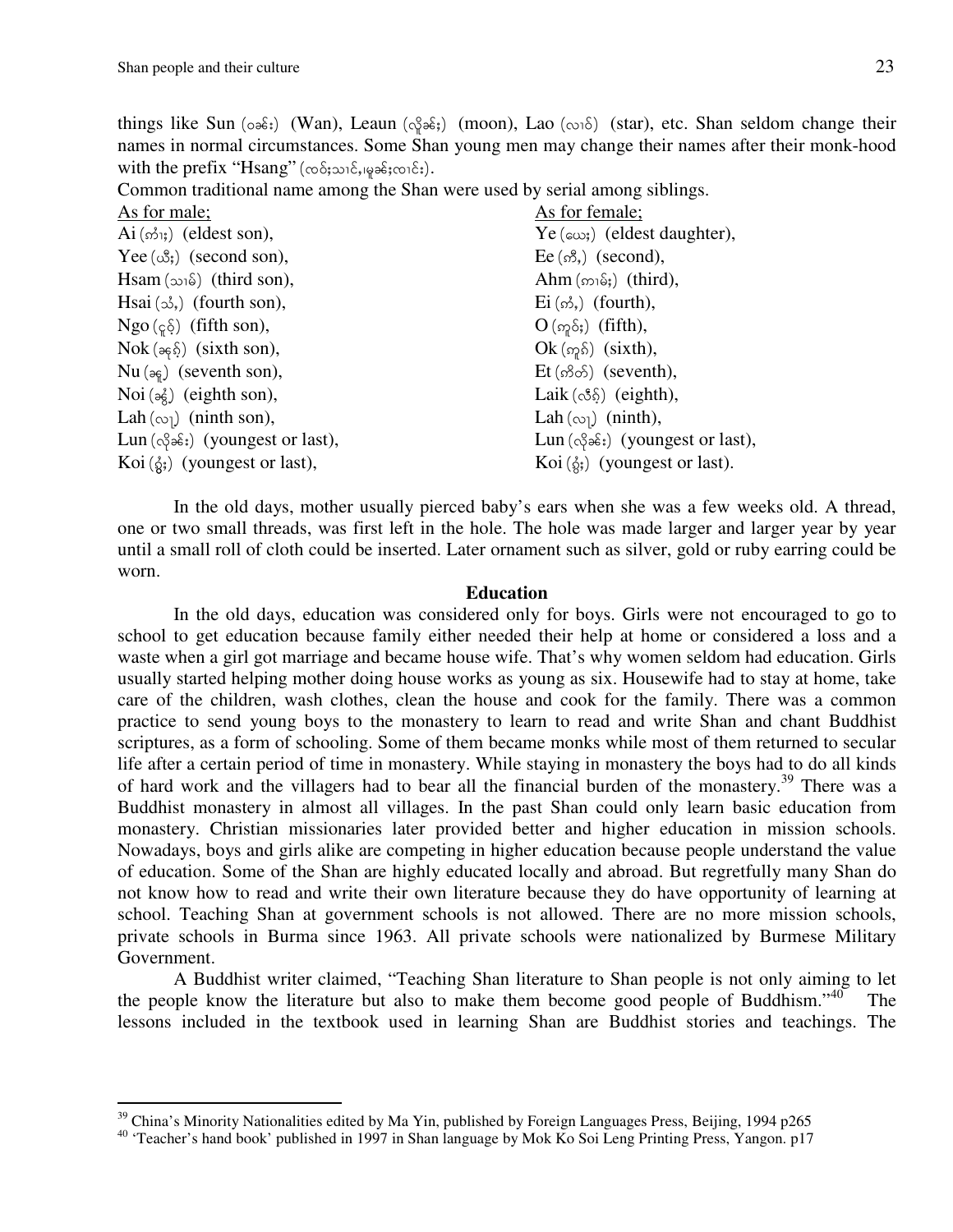l

questions are also on the Buddhist teaching.<sup>41</sup> It is very difficult for Shan Christian students and students from other faiths to use Shan textbook in learning Shan.

#### **Family**

 Family tie is very important in Shan. They use to have big family. A single child in a family is very rare. They use to live together with parents until or unless they got marriage and wanted to live by themselves. Children respect their parents very much. Sometimes the parents do not want the married children to leave. They build houses in their compound for them or give them rooms to live together in their home. The son seldom goes to live with his wife's parents ( $\frac{1}{2}$ , $\frac{1}{2}$ , $\frac{1}{2}$ ) but wife use to live with son's parents. Going to live with wife's parents after getting marriage is considered as poor or low status of the man and it is looked down by society.

 Family always dine together round the table. Children never eat before the parents and elders have eaten. Fish, pork, beef, bamboo-shoots, vegetables, and curry in the pot or banana leave were laid on the bamboo table which was about two feet in diameter and one feet high. They use to have five to six varieties of dishes on the table. After the family has gathered round the table the pot of steamed rice is served separately to each person by passing the pot. Members take up the rice, roll it in their hand in lumps and eat with curry or dishes.

 It's a beauty to the family when all the family members go to the festival together. Families are united in community. They use to join together in building houses, making or repairing roads, digging well or water drainage in all development of the village and community. Sometime they even defense and guard their village and community together for security and well being of the dwellers. Usually the chief of the village has power and authority over community. In many places the Buddhist monk has the authority over the village.

#### **Courting**

 In the old days courting among young stars started as early as the age of twelve. When a boy came to a girl's home and wanted to meet, have a chat or courting with the girl, it depended very much on the favor of the girl's parents. Parents had influence, authority and control over children very much. Children also listened and respected parents' opinion. When parents did not like the boy meeting their daughter they use to say, "She is not at home" or "She is not free to meet you at the moment" or "She is already in bed" etc, even though she was at home and available. But when the parents of the girl liked the boy they usually gave favor and asked the boy to come in and take a seat and they would call the girl to come and see the visitor. Usually boy came to girl's home only in the evening because they all had to work in rice field at daytime. The meeting or courting usually took place at home in front of the parents while the girl was weaving. The boy use to bring something to do at girl's home such as plying strings or cutting strips of bamboo while chatting or courting the girls. When their conversation was serious the parents use to go away, leave them alone and give them privacy to talk. Parents always wished that their children would have good husband and good wife. Parents use to ask about their family and background history of the boy or girl before giving a green light. Holding hand, hugging or kissing before they became fiancé is very rare. Rape was extremely rare. Meeting or courting secretly was considered as wrongdoing. The courting sometimes also took place at the market, on the road to the market or home, in rice field while working in the field or at the well when girls were fetching the water. The language used during courting was different from ordinary conversation. They use to start with talking about the moon, the star, the flower, the river, the valley, the mountain, the stream, the bird etc. to express their interest and love. They never directly say "I love you." For those who knew how to read and write, they wrote love letter "Leik Kao" ( $\Im S$ ;  $\Im \delta$ ) (green letter). These were usually written in poetry, by himself or by a professional letter-writer. He did not send letter to the girl if she did not read.

<sup>&</sup>lt;sup>41</sup> Teacher's hand book' published in 1997 in Shan language by Mok Ko Soi Leng Printing Press, Yangon. p87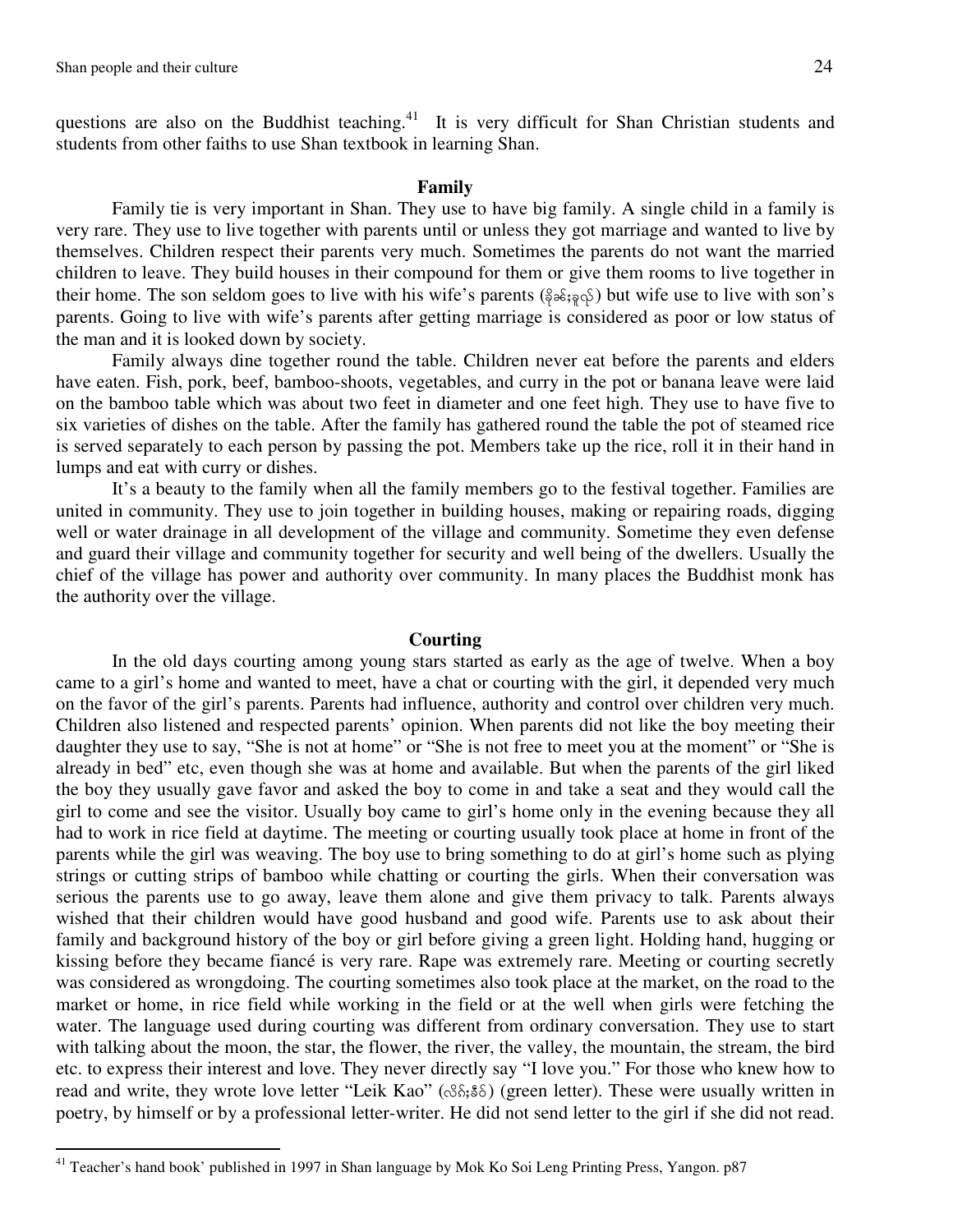$\overline{a}$ 

Instead when he paid his evening visits, he brought the letters with him and read or sang them to her, throwing as much meaning and sentiment in his voice as much as possible. The girl, of course, was the subject of the poems, which in many lines and rhymes told her that she walked as gracefully as a duck swims, her face was like the full moon shining in the night, the palms of her small hands and the soles of her tripping feet were pink as lotus flowers etc. Here is a short love song;

*Thou fairest and best, more precious than rubies, Thou choice of my heart, I pray thee now listen, while I weave in fit measures, and smooth-flowing cadence, my tender sweet song. Thy form is so graceful, as tall, and as slender, as the finely wrought bow of the skilful archer, Thy dark heavy eyebrows shade eyes of a doe, in rich pastures feeding. Thy skin is as soft as the jacket thou weariest, made, fair one, by thee of the finest of silk. If now in thy youth to any thou leanest, bend quickly towards me, the industrious peasant, who thy rice-bowl will keep full of rice of the sweetest, the fruit of my labor and hard-handed toil. Hark! I will tell thee, as the flame of love kindleth. How ardent my passion, thou choice of my soul! If in a great pool, I should see thee there drowning, I in it would plunge, most*  reckless of life, or if in a deep well thou shouldest fall tripping, I would rush to thy rescue, as no other *man. It is fate that our stars must come in conjunction, like Sam-law and U-pym, the lovers who dwell*  in the sky. So harken I pray, and make thy decision, then early we'll set, the glad wedding-day. <sup>42</sup>

 They seldom proposed verbally because of shame and fear. Some expressed their love and feeling through song in courting. They sang song responsively to and fro one another and passing their message. The songs were not pre-written on paper. The wording came out naturally instantly as they sang. They could sing for hours. Some could even sing the whole night till morning or morning till night. They could get dating through the song. Not many Shan could sing such love song nowadays.

#### **Marriage and Divorce**

In the old days Shan woman used to marry at young age as early as sixteen. Man married at any age after sixteen but often waited until eighteen or twenty. Usually it was considered proper and matched if husband was older and taller than wife. Even though parents wanted to see their children get good husband and good wife they rarely tried to force their children to marry against their will. However getting approval from parents for marriage was very important. Some boys and girls had to savage their love relationship because of parents' disapproval. Some ran away with their fiancé when they could not convince their parents and did not want to savage their love-relationship. Sometimes parents cut relationship with their daughter who ran away with the man whom they didn't approve but soon forgave and restored relationship. Matchmaking was also quite common and done when the parents did not want their son or daughter getting marriage with the one they didn't like.

 Normally when a boy fell in love with a girl and wanted to get marriage he must tell his parents and asked them to go to the girl's parents and asked her parents' permission to get marriage. The boy's parents would then assign one or two or three people, on their behalf, to go to the girl's home and ask for permission to allow the boy to get marriage with their daughter. If the girl's parent liked the boy and wanted their daughter to get marriage with him they may ask for "body-money" ( $\sigma$ <sub>1</sub> $\epsilon$ <sup>3</sup> $\epsilon$ <sub>i</sub>) to pay to the girl's parent to get permission. Sometimes they bargained for days or weeks and sometimes the marriage had to be abandoned because of disagreement on body-money. Sometime body-money was too high and the parents of the boy could not afford. Sometime cattle and other material were also included in body-money.

On wedding day when the bridegroom came to the bride's home to take the bride, parents usually sent out the bride with tears. Elders and parents gave blessing to the new couple before they

 $^{42}$  Shan at home by Leslie Milne, published by White Lotus Co.; February 2001, p71 (Poem was translated by Rev. W.W. Cochrane)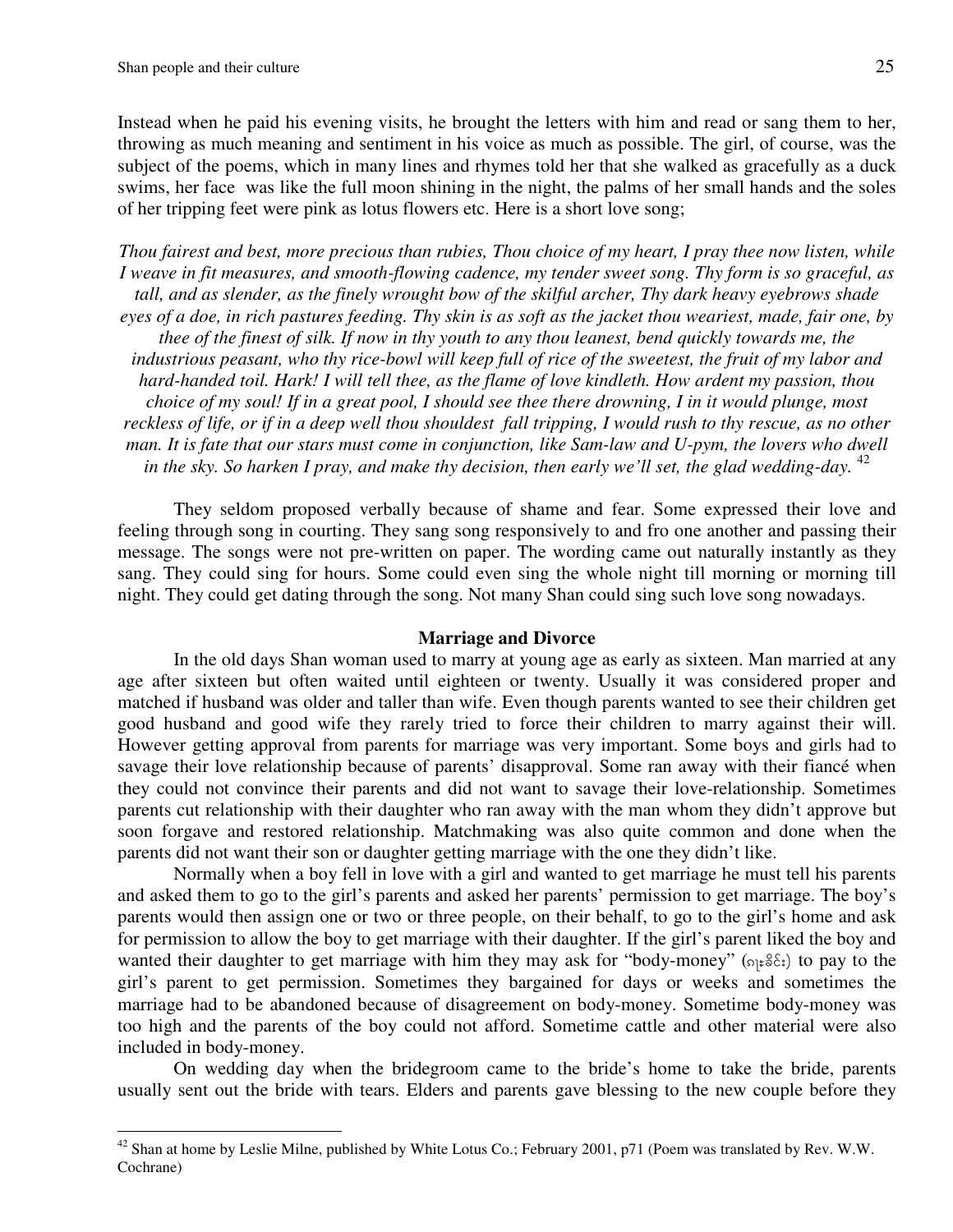leave home. Normally the wedding ceremony lasted for three days; pre-wedding day, wedding-day and post-wedding day. Usually young people from the village did all the cooking and celebration. The wedding expenses were usually born by the parents of bridegroom. Getting marriage with sibling or closely related relative was not allowed and was condemned by society. The children born in the family were a strong binding between father and mother. If wife did not bear children the husband sometimes took second wife. This may cause the first wife to get a divorce. More often first wife did not object and willing to live on good terms with the second wife. If there were children born by second wife, the first wife looked on them as her own and was very fond of them. Both women and men among the Shan could divorce each other at will but divorces without deplorable cause were looked upon with disapproval by the society. Polyandry was unknown. A woman giving birth without marriage was very much looked down by society. Single parent was shameful.

#### **Class of People**

In the old days, people were divided into two classes; high-class and low-class. SaoPha (chief), traders, goldsmith, and farmers belonged to high-class people. Fishermen, hunters and butchers belonged to low-class people and they were not allowed to live together with high-class people in the same village. They had to have their own village. Nowadays there is no such discrimination any more. Husband is usually doing leading role in the family. Wife must not be the head of the family or decision maker. If wife plays a leading role or holding the string on husband the community look down on the husband.

#### **Music and Dancing**

Shan love freedom and happiness. They are very sociable people. They used to sing and dance at every festival and celebration. Without singing, beating gong, mong, cymbal and dancing, they do not consider it "festival." The way of dancing is unique. There are different kind of dances such as Ka Nok (၈၂) နေ့ရှိ), Ka Doe (၈၉) (၈၉), Ka Lai (၈၉၀) (၈၉), Ka Seng (၈၉၁) (၁၉၈), Ka Mong Seung (၈၉၄) (၁၉၈၉), Ka Gong Kon Yau ( $\delta$ <sub>i</sub>, $\delta$ <sub>i</sub>, $\delta$ <sub>i</sub>, $\delta$ <sub>i</sub>) and Ka Mong ( $\delta$ <sub>i, $\delta$ </sub>), depend on the rhythm, beat and style of gong, mong and cymbal.

 They used to dance together in group as party dance. According to the legendary story birddancing (Nok) and deer-dancing (Doe) ( $\sigma$ <sub>1</sub>; $\sigma$ <sup>5</sup>, $\delta$ <sub>2</sub>;) in the month of October is a celebration of the light festival based on the story of the spirits of the people and animals welcoming the return of Buddha after his preaching and thanksgiving to his mother and other spirit in spiritual world. This dancing of Nok and Doe is in fact a Buddhist belief and religious in nature but it is claimed to be Shan cultural dance. In the past women did not dance in religious ceremony but only men did. Nowadays men and women are dancing together. Each small village has at least one band of gong, mong and cymbal and people march with it from the surrounding districts to attend any great festival in other village. The men and women form a large circle in front of the monastery around gong-mong band and they dance together all daylong far into the night. The performance is a very serious and solemn affair. When the dancers grow tired they give a weird shout in unison "hei" as a signal for the music to cease and the dancing will pause. As soon as one circle of men ceases dancing, another circle is ready to begin when gong, mong and cymbal start. The players of gong, mong and cymbal are also changed. After dancing they go into the temple and pray.

There are different Kind of gongs (drum) ( $\delta \varepsilon$ )

- Gong Kon Yau (႙င်းရှခန်းယၢဝ်း) Gong Kun Pot (႙င်းရှခန်း႘တ်း၊ ႙င်းသွင်ခ၂ေး) Gong Ket (႙င်းခဵတ်,)
- Gong Lone (၃ $\epsilon$ းလူင်) Gong On (၃ $\epsilon$ းကွခ $\epsilon$ ,) Gong Bu Sa ( ၃ $\epsilon$ းပူးလျး) Gong Tat ( ၃ $\epsilon$ းတတ်း)
- Gong Muong Seing ( u.if@r.if;oldif;) Gong Zai ( u.if@qB;) Gong Kum ( u.ifckrf;) Gong Nam ( u.iferfh)

- Gong Sae (ရွင်းသေ,)  $\frac{43}{3}$ 

l

<sup>&</sup>lt;sup>43</sup> Shan Magazine 1997, Shan Literary and cultural committee, University of Yangon, p96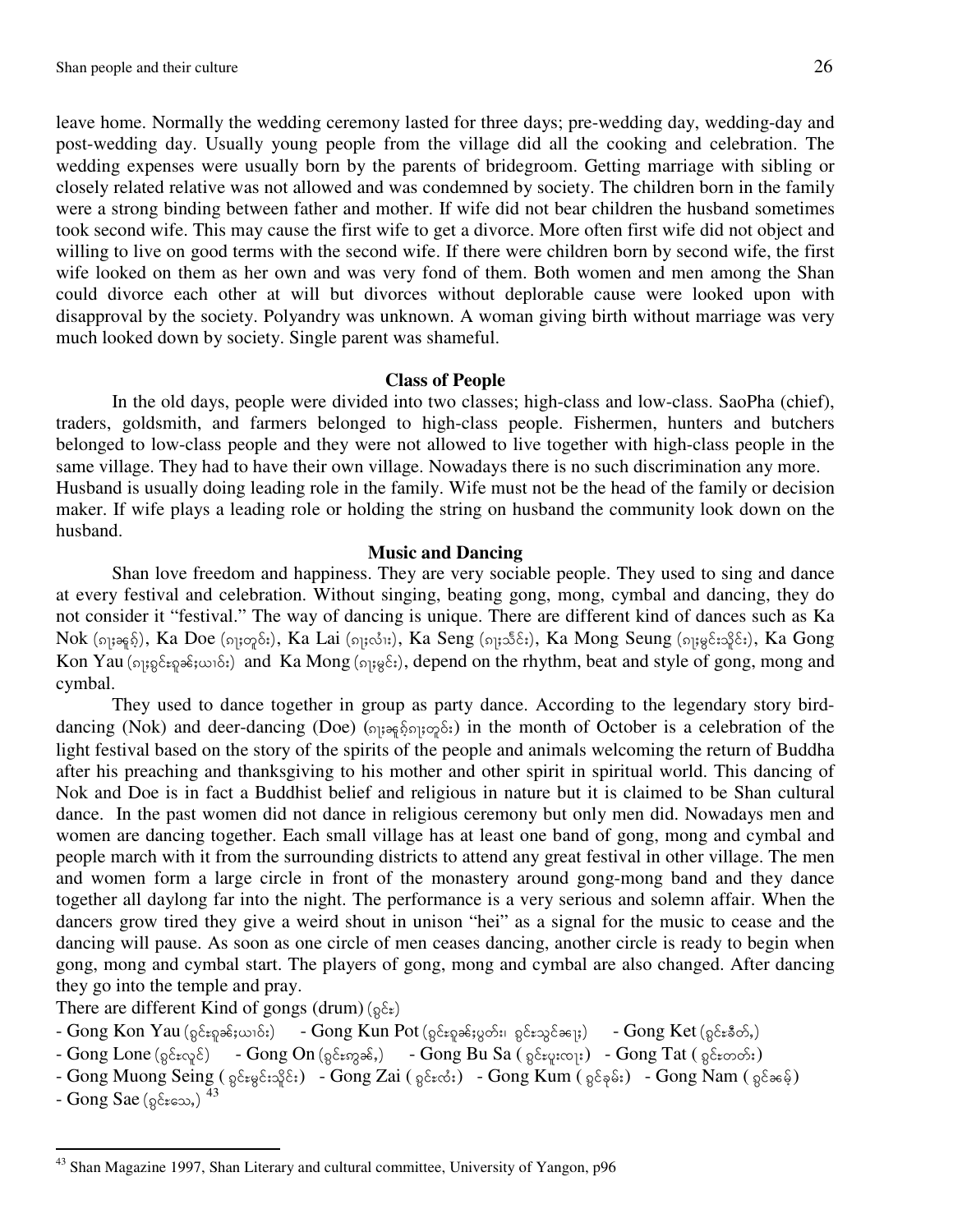There are different kind of mongs made of bronze in different sizes, 10 to 40 centimeters in diameter, 5 to 7 pieces in one set. It produces different sound in harmony. Gong, mong and cymbal must be played together. Shan never play single instrument without combination of three during festive celebration. Shan are also fond of flute especially reed flute. Reed flute gives a beautiful sound. Reed flute music from Yunnan is very popular. There are different kind of flutes.

- Pi Nam Tao (made of a gourd and reeds) ( $\delta$ ,കുംക്ക്) - Pi Leao (made of one reed) ( $\delta$ ,ஃ $\delta$ )

- Pi Lume (made of bamboo)  $(\delta, \Im, \delta)$ 

There are different kind of string instruments.

 $-$  Ding Kup Na  $(\mathcal{S}\xi, \mathfrak{so}\xi, \mathfrak{so}_1)$  - Ding Sam Sai  $(\mathcal{S}\xi, \mathfrak{so}\xi, \mathfrak{so}_1)$  - Ding Oh  $(\mathcal{S}\xi, \mathfrak{so}\xi)$ 

 Folk songs are usually sung by a solo person without musical accompaniment. But sometime it is accompanied by flute or violin. There is no folk song for group singing. Most of the musical instruments are made of bamboo, goblet, clay, single or multiple string instruments.

#### **Market-day**

 Market-day is the day when people from different villages and small towns come to one place in one village or town to sell and buy goods on every fifth day. It is called fifth-day-bazaar. It is a happy and festive like occasion. This fifth-day-bazaar is rotating from village to village giving a chance to the village to be the host of the bazaar day. Buying and selling goods are very good on market-day. It is a chance of meeting different people from different places not only to trade and exchange goods it is also a chance for young people of having a chance of seeing, meeting and courting girls from other villages. The village boys and girls usually talk and make friend on the way to and from market, even in the market. Young people use to make a date to meet on market-day. Business people talk about business, farmers talk about farming and politicians talk about politic in the market. The center of the village becomes a forum where every subject is discussed among the people. Missionaries to the Shan, century ago, used to set up a tent and preach gospel in the market on market-day. People from other village who do not have relative or friend at the village use to spend the night at market place or zayat on the eve of market-day, which is called market-day-eve. Shan never seem to confuse or forget the different date and day. People who make paper or hats or earthenware, who weave cloth or work in silver-smith are trying to dispose of their wares on market-day. Profit earned on market-day is almost triple to normal day. All Shan try to be in their own village on market-day.

 It is surprising that without any calendar or newspaper to refer to, on that special day people began to arrive early from the hills and outlying villages. Others who have to walk thirty or forty miles prefer to arrive on the previous evening so that they may rest and sleep before the business day begins. Traders carry their goods on their shoulders in two baskets of the same weight, nicely balanced suspended from each end of a bamboo pole. There are plenty of vegetables and fruits in Shan bazaars. In the meat-market, which is served only by men, pork, fish, beef and chicken, frogs and sometimes venison are sold. Live cows, buffalos, pigs and horses are also sold on market-day. Some foreign imported goods are also available. The market is open to the sky and the people sit on tiny bamboo stools under the shade of their big hats or yellow paper umbrellas.

#### **Funeral**

 When a person died the deceased body had to be bathed with clean water, dressed with a new or clean dress, put into coffin and kept in home until burial. If died by accident the dead body was worn with a cloth, which was sparked with fire. In old time a corpse was dressed with the opening of the jacket at the back believing that the spirit of the deceased goes out from the back of the body. They believed that the spirit of the deceased remains on earth for three days after death. Shan did not cremate their dead except the dead body of monk. The thumbs of the dead were tied together and the big toes were also tied together with thread before burial.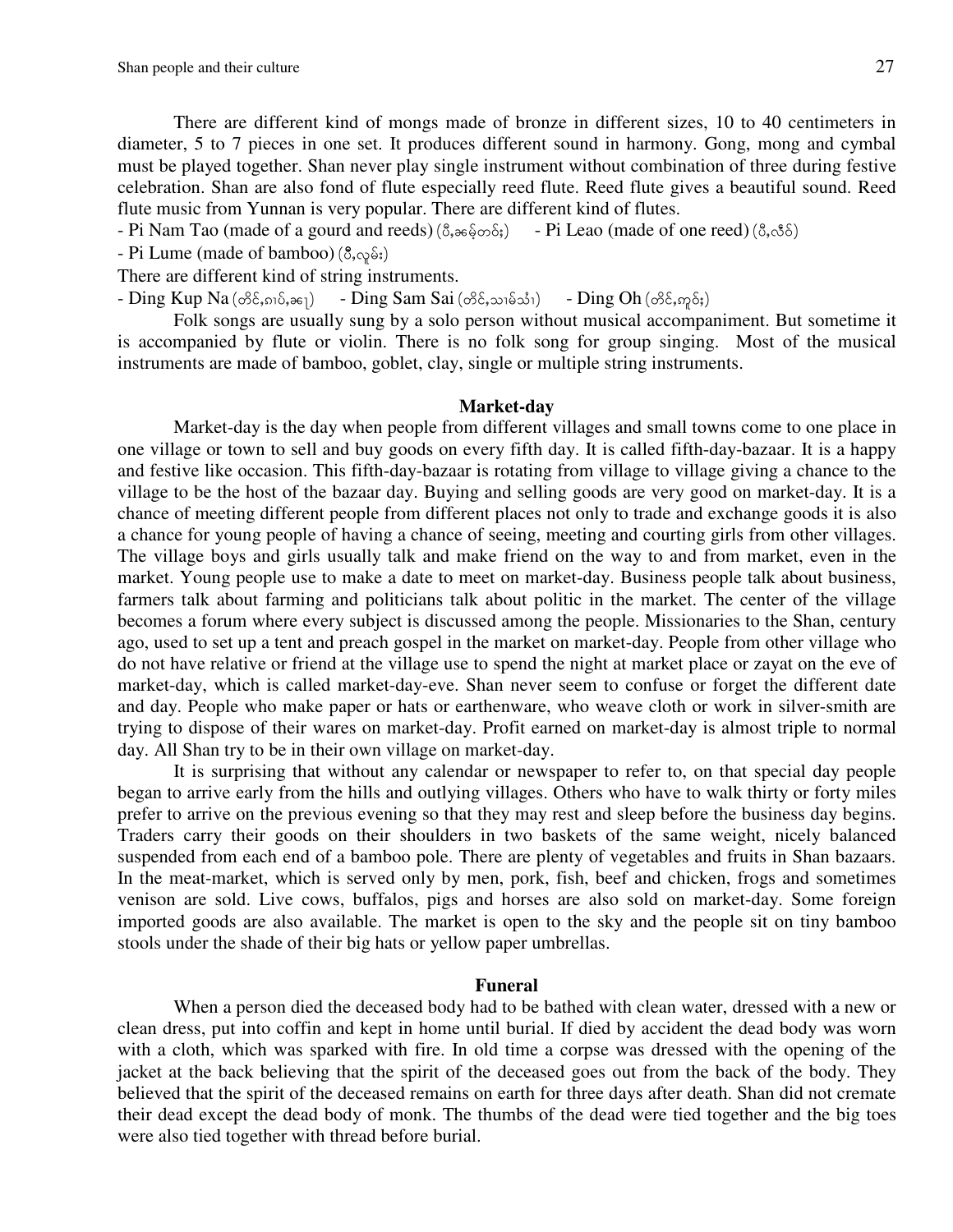At funeral home, people got together to express their sympathy and sorrow with bereaved family. Family members usually cried out loud with songs of moaning to express their sorrow and grief. If the family members did not know how to cry with such special song of moaning they used to hire professional moaner to moan in song on their behalf. Keeping the body at funeral parlor was not a common practice because it was considered as degrading the dignity of the family and decease. The tent was put up in front of the house, meals were cooked and offered to the people who came to the funeral. People played card and gambled at funeral house and the tax were sometimes collected and used in funeral expenses. In fact the general purpose of allowing people to play card at funeral house was not for gambling but to allow the people, who stay with the bereaved family in order to warm the house, to spend time together the whole day and night without boring. Monks were invited to recite the scripture and held the service at home before burial. The body was buried in the ground. For those who had the money a small pagoda was erected on the tomb of the dead. Special alms offerings were done on the third day and seventh day for the good of the spirit of the dead. One month after death alms were offered again on behalf of the dead believing that those alms would push the spirit of the dead into the better life. The body was carried in a coffin directly from home to cemetery. Usually four men carried the coffin. The man whose wife was pregnant was not allowed to carry the coffin for fearing that the spirit of the dead may affect the baby in the womb of the wife.

 If unmarried woman died it was a custom to knock the bier or the coffin against a tree on the way to the burial ground. By doing so it was hope that in her next life she would not have the misfortune to die unmarried again. The funeral procession was lead by the monks and followed immediately by all the men who had accompanied the procession but women did not follow as far as to the graveyard. At the burial-ground, the monks repeated sentences from the Buddhist scriptures during the final recitation. An earthenware bottle full of water was brought forward and as the words were said it was slowly emptied drop by drop onto the ground beside the open grave. When the water bottle was emptied the coffin was lowered into the ground. Sometimes it was raised again and lowered again seven times. When it descended for the last time a rope which had been placed with one end in the grave was pulled out with a jerk in the direction of the north to help the spirit of the dead began his journey to Mount Meru, the great spirit mountain, which lied north of the world.

 The death of a Shan woman with her unborn child in the womb was the greatest misfortune. It was believed that the spirit of the dead woman would become a malignant ghost who may return to haunt her husband's home and torment the husband unless precautions were taken to keep her spirit away. When the bodies of the deceases were being removed from the house, part of the mat wall in the side of the house was taken down and the bodies of dead woman and her baby were lowered to the ground through the aperture. The hole through which the bodies had passed through was immediately filled with new mats so that the ghost may not know how to return. When any person had been killed by lightning the body of the decease was not placed in a coffin but wrapped in a fine mat. The grave was dug in the form of a well and the corpse was placed in it in a standing position. The clothes left by the one who died of a natural death may later be worn by relatives or friends but clothes of those persons who were killed by murder, lightning, suicide or accident were generally buried with the body.<sup>44</sup>

The funeral of the monk was very much different from funeral of lay people. It was a festive like occasion. There was a game of "tuck of war" between two groups of people, pulling the cottage, which carried the body of the deceased, in opposite direction for hours before cremation. The meaning of tuck of war was the fight between spirits and men. Finally the body of the monk was burnt on the pile of wood as cremation.<sup>45</sup>

 $\overline{a}$ <sup>44</sup> Shan at home by Leslie Milne, published by White Lotus Co.; February 2001, pp 93-94

 $^{45}$  Ibid p152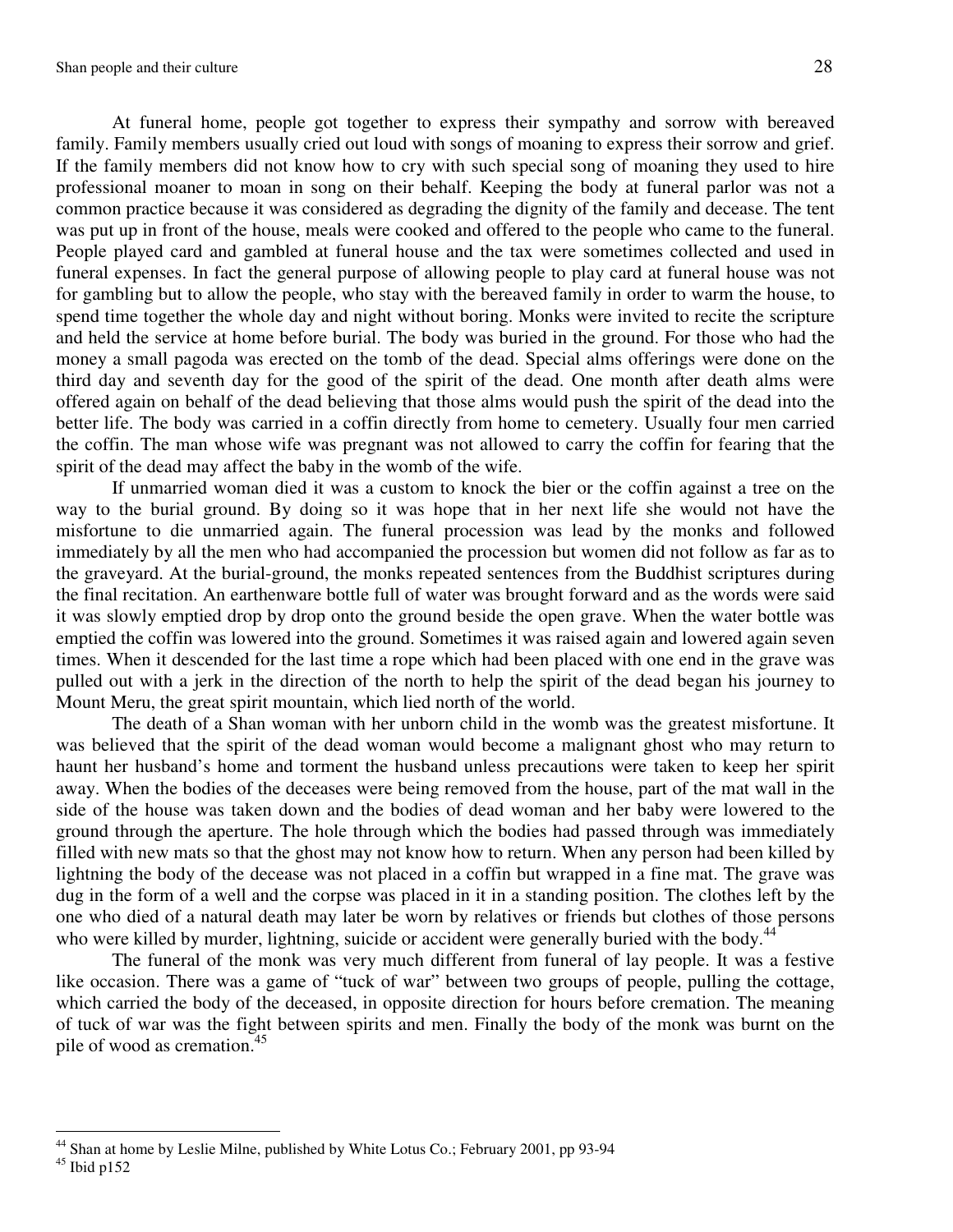| <b>Rude</b>                                       | <b>Polite</b>                                     |  |
|---------------------------------------------------|---------------------------------------------------|--|
| Shouting to parents and elders.                   | Speak softly and respectfully to parents and      |  |
|                                                   | elders.                                           |  |
| Calling parents by their names.                   | Calling parents "Father" and "Mother" without     |  |
| e.g. John, Mary,                                  | their names.                                      |  |
| Response to others' call with disrespectful voice | Response to others' call with respectful voice    |  |
| "What"                                            | $"Yes"$ ரை                                        |  |
| Call the people not by name.                      | Call the people by name.                          |  |
| e.g. "Hey Guy"                                    | e.g. Hey John!                                    |  |
| Do not call the people by position.               | Call the people by their position.                |  |
| e.g. John, Mary                                   | e.g Uncle John, Aunty Mary                        |  |
| Touching the head of the elderly people           | Ask for permission before touching the head of    |  |
|                                                   | elderly people                                    |  |
| Touching the turban of the elders                 | Ask the permission before touching                |  |
| Hitting the head                                  | Avoid hitting head                                |  |
| Eating food before parents or elders have started | Wait until the parents or elders have started     |  |
| eating                                            | eating or unless parents and elders give          |  |
|                                                   | permission to eat first                           |  |
| Sitting before parents and elders have seated     | Wait until parents or elder have seated or unless |  |
|                                                   | parents or elders give permission to sit first    |  |
| Passing in front of the parents or elders without | Bend the body low and pass slowly in front of     |  |
| bending the body low                              | the parents and elders                            |  |
| Giving thing with one hand                        | Giving thing with both hands                      |  |
| Receiving thing with one hand                     | Receiving thing with both hands                   |  |
| Shank hand with one hand                          | Shan hand with both hands                         |  |
| Pointing things with foot                         | Never use foot to point the thing                 |  |
| Putting foot on the table before others           | Never put the foot on the table before others     |  |
| Putting foot at the level of head of the others   | Never put the foot at the same level of the other |  |
|                                                   | people's head                                     |  |
| Not taking off the shoes or sandals before        | Please take off your shoes or sandals before      |  |
| entering the house                                | entering the house unless the host has given      |  |
|                                                   | permission to do so.                              |  |
| Cutting nail inside the house in front of the     | Avoid cutting nail inside the house in front of   |  |
| others                                            | others.                                           |  |
| Putting Holy Book on the ground                   | Keep the Holy Book on higher place                |  |
| Sitting or stepping over the Holy Book            | Never sit on or step over the Holy Book           |  |
| Stepping over other people                        | Avoid stepping over the other people. Ask         |  |
|                                                   | permission before doing it.                       |  |

**Behavior**  Some behaviors are considered rude and some are polite in Shan culture.

# **Religion**

Shan adopted Buddhism since AD 71. Later Shan have adopted Theravada Buddhism from Burmans. Theravada is one of the eighteen Nikāya schools that formed early in the history of Buddhism. These developed in India during the century subsequent to the death of the Buddha. Almost all Shan are Buddhists. That is why they use to say, "Shan are Buddhist." They believe that right thinking, ritual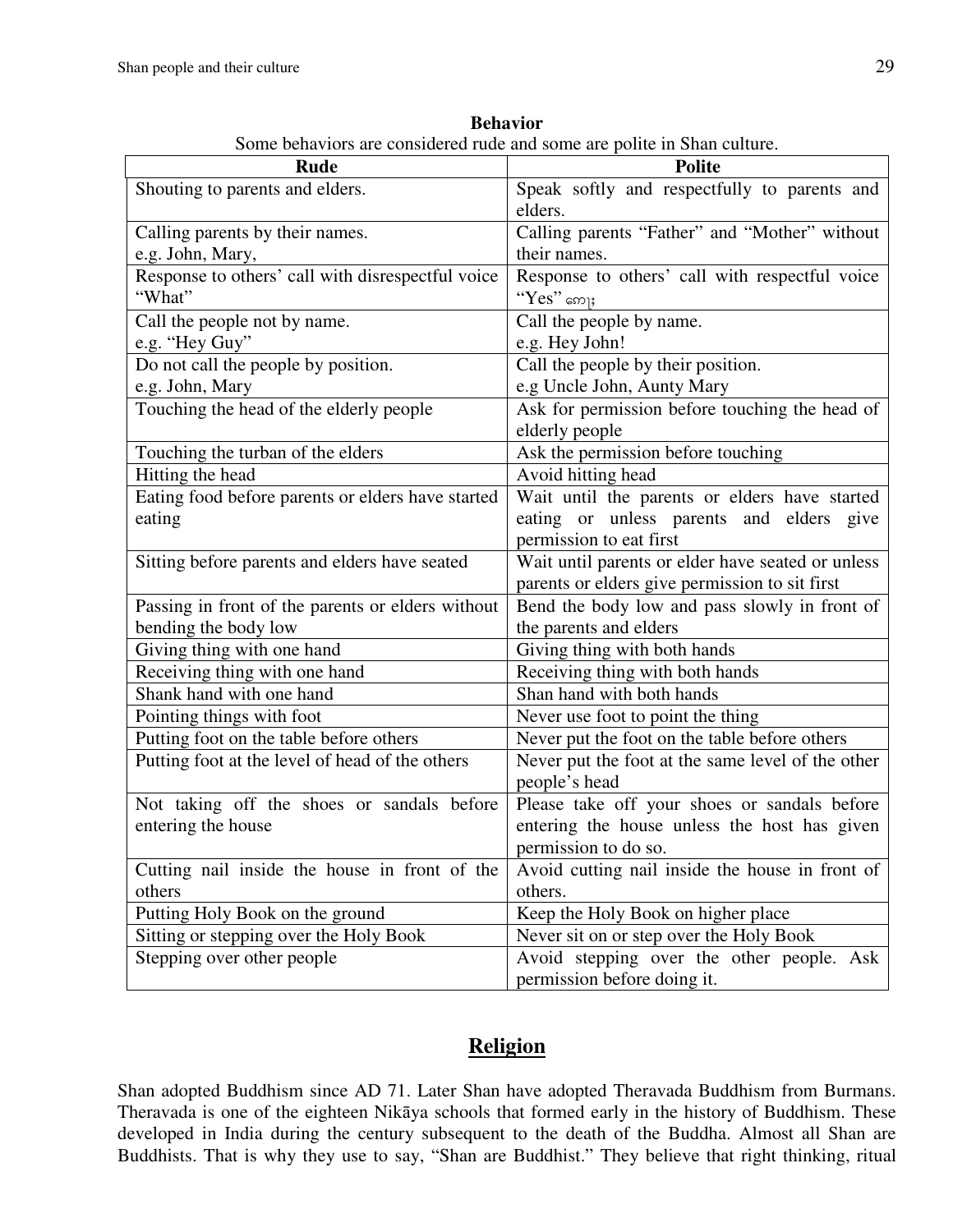sacrifices, and self-denial will enable the soul to reach nibanna (a state of eternal bliss). They also teach reincarnation and each person's future well being is determined by his behavior (deeds) in previous life. Fate of a person depends on merit (karma  $\mathfrak{so}_6$ ) he's gained in the past life. All intentional actions, good or bad, will lead to future result. Thinking of doing bad thing is also bad karma. Good action is referred as Kusala ( $9.2\%$ ). Bad action is Akusala ( $9.9\%$ ). It brings fortune by giving alms to monks and listening to sermons from monks. People usually give in hope of getting return. Large gift is more auspicious than small gift. If a person has nothing to give he can act auspiciously by simply rejoicing at other person's giving by expressing Sadhu ( $\infty$  $\infty$ ) (meaning it is good). Past Karma also offers perhaps the only religiously satisfactory explanation of the suffering of the people who have done nothing to deserve it in this life. Whatever happen people always point to Karma. In Mahayana tradition, merit is often transferred to all sentient beings. The basic Buddhist teachings are "Four Noble Truth" and "Holy Eight Fold Paths."

The Four Noble Truths; Suffering, Origin of suffering, Nibanna, Holy Eight Fold Paths The Holy Eight Fold Paths; Right view or right understanding, Right thought, Right speech, Right action, Right livelihood, Right effort, Right mindfulness, Right concentration

#### **The Belief in Creation**

Shan believe that this present world is incalculably old. Hundreds of thousands of years before our world was created there were other worlds existed. After many years each world was destroyed and formed again. This world in which we now live will also be destroyed by fire and will again be renewed. There are different versions of the creation. When our present world first came into existence it was covered with water. At first the water was shallow but in time it grew deeper becoming a great deep sea, which rose higher and higher until it almost reached the heavens. The breath of the gods made the first men and women live. When the breath of the gods is taken from us we die. In all, counting insects, reptiles, birds and beasts there are 100,000,000 creatures.

#### **Spirit Worship**

Even though Shan declare that they are Buddhists, they also believe in many kind of spirits. Some spirits are believed to be benevolent, good and helpful but others are considered as wicked, evil and harmful. When a person is being accused of possessing evil spirit, he must be exorcised by witchdoctor by beating and sometimes a man died of beating. Evil spirit possessed are driven out from village and excommunicated from society. People look down on the family members and relatives of the one being accused of possessing evil spirit. They consider them as defiled and outcasts. Sometime spiritual witchdoctors are invited to exorcise the spirit by paying large sum of money and offering. When witchdoctor failed to exorcise the spirit they use to come to Christian pastor for help.

Shan also believed that human beings are watched over by 32 kinds of spirits because there are 32 stages of lives. There are many spirits, both good and evils, every where in trees, ponds, streams, rocks, ravines, caves, high cliffs, jungle, village and town, rice field. Good things come from good spirits. Diseases and sickness come from evil spirits. Shan believe that good spirits watch over fruit trees and crops but they are not as strong as the evil spirits that destroy the harvests. The most fearful spirit is Phe Hong ( $\&_{\mathcal{Q}}\&_{\mathcal{Q}}\&$ ) There are no spirits with the power to do both good and evil. The good spirits are altogether good and the bad are altogether bad, powerful or weak. Although theoretically a man or a woman is rewarded for good deeds or suffers for the bad deeds of previous life, still there is a strong